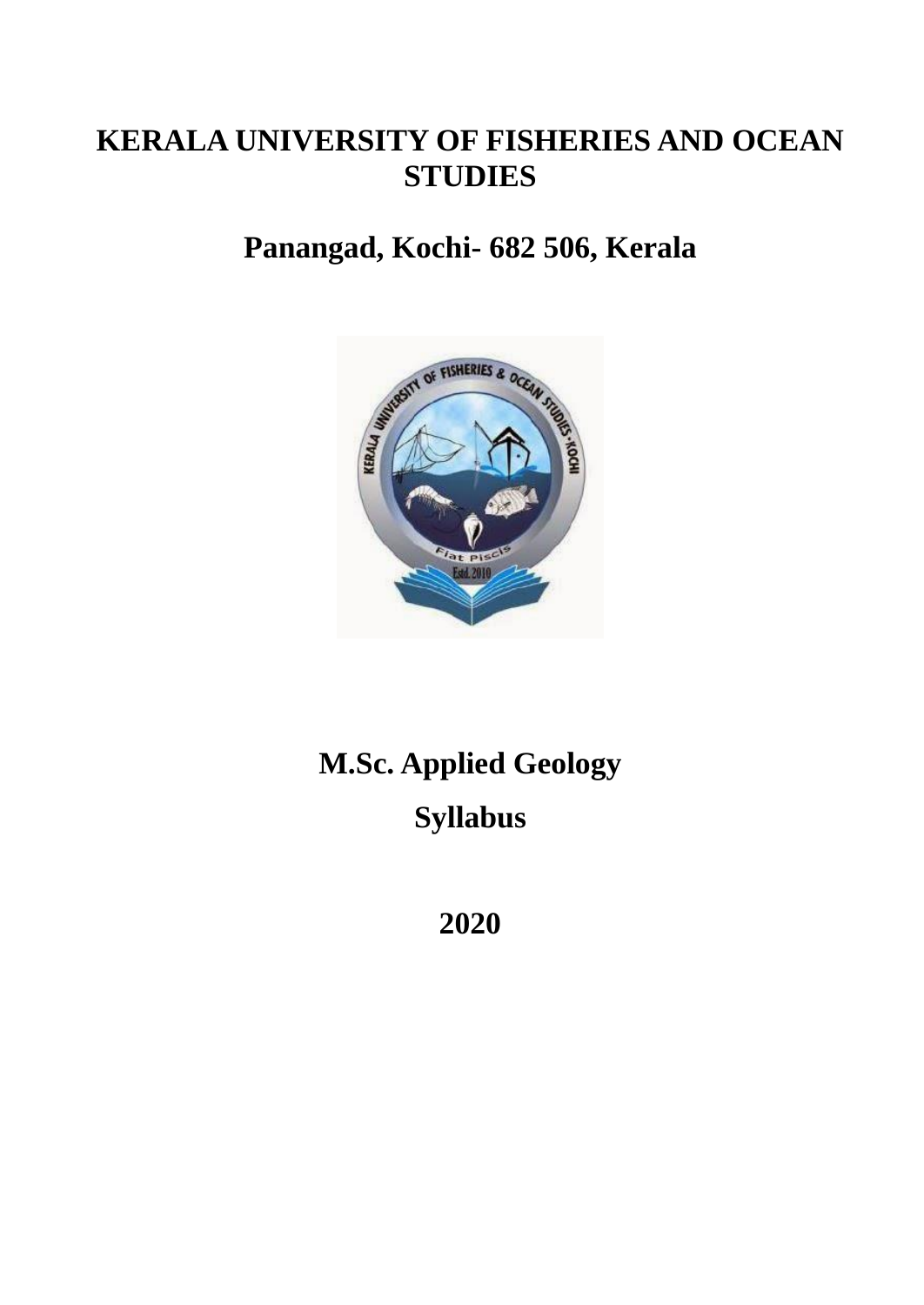### **REGULATIONS, ELIGIBILITY, SCHEME AND SYLLABUS FOR M. Sc. APPLIED GEOLOGY (Effective from 2020 Admission onwards)**

All the general rules and regulations laid down by the Kerala University of Fisheries and Ocean Studies PG Curriculum shall be applicable.

#### **SCOPE OF THE PRORGAMME**

M.Sc. Applied Geology programme deals basically with subjects such as geology, geophysics, oceanography, remote sensing, climate change and polar science and concerned with the study of the earth, its composition or any of its changing aspects. Applied Geology plays a significant role in various spheres from measuring the physical properties of the Earth and understanding the history and modifications of our planet to studying, assessing and predicting natural/man-made disasters (volcanoes, earthquakes, hurricanes, floods, landslides, tsunamis) to studying past climates, current global warming and future climate change to discovering and exploring precious and valuable natural resources (oil, natural gas, fuels, metals, minerals, ground water). They are also at the forefront of resource mapping, remote sensing, recycling technology and computer simulations. Candidates with M.Sc. Applied Geology have excellent career prospects as they are trained professionals with excellent international career opportunities. Within India, they can work in many scientific organizations like ONGC, NGRI, GSI, IIG, NIO, NIOT, NCAOR, INCOIS, NGRI, AMD, NCESS and other State Departments (CWRDM, State Groundwater Department, Mining and Geology Department etc.). They can also join for Ph.D and pursue their research.

#### **ELIGIBILITY CRITERIA**

Those students who possess B.Sc.Geology as Main or Subsidiary/B.Sc. Physics with not less than 55% Marks.

| <b>Duration</b>     | Two Academic Years (4-Semester Programme) |
|---------------------|-------------------------------------------|
| <b>No. of Seats</b> |                                           |

#### **I. PROGRAMME AND SCHEME OF EXAMINATIONS**

- **1.** M.Sc. Applied Geology Programme shall have four semesters. In the first semester, there will be 4 core courses plus two practical courses. In the second and third semesters, there will be 5 core courses and 2 practical courses. Besides, there will be one elective course in the first, second and third semesters and one open elective course in second and third semesters. There will be ship board/industries/institution training/field work during the third semester. The fourth semester is devoted exclusively for dissertation/project work.
- **2.** There shall be external university examination of 3 hour duration for each theory course at the end of the each semester, to be conducted after the completion of 90 working days.
- **3.** Each practical examination is of 3 hour duration .
- **4.** Project/Dissertation evaluation shall be conducted at the end of the programme only.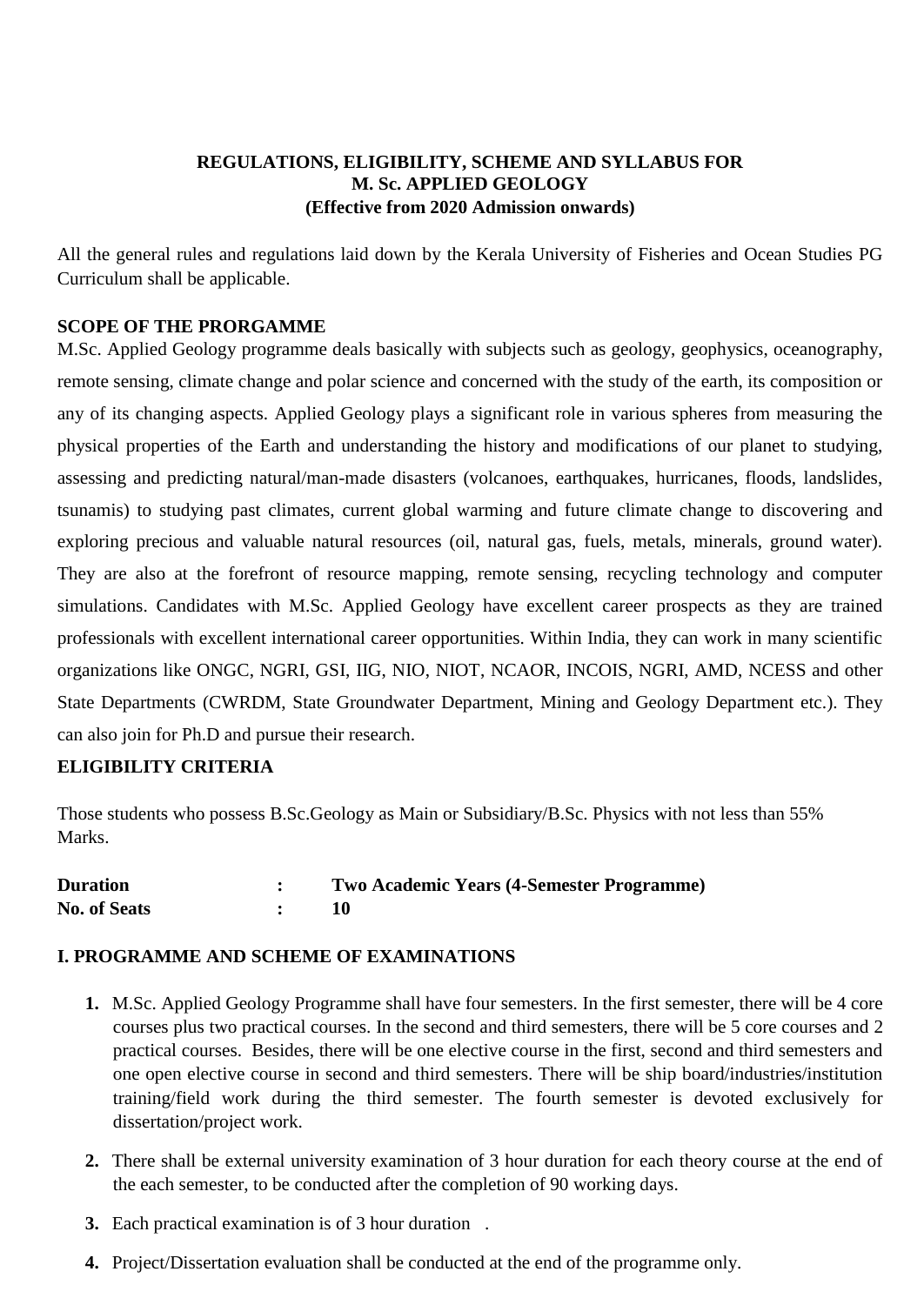**5.** Project/Dissertation shall carry 18 credits.

#### **II. EVALUATION AND GRADING**

The evaluation scheme for each course shall contain two parts (a) Internal evaluation and (b) external evaluation. 50% marks shall be given to internal evaluation and the remaining 50% to external evaluation.

#### **Internal Evaluation:**

The internal evaluation shall be based on predetermined transparent system involving periodic written tests, assignments, seminars and attendance. In respect of theory courses and based on written tests, lab skill/records/viva and attendance in respect of practical courses. The weightage assigned to various components for internal evaluation is as follows:

#### **Components of Internal Evaluation**

|           | <b>Component</b>               | Weightage |
|-----------|--------------------------------|-----------|
|           | Assignment                     | 20%       |
|           | Seminar                        | 10%       |
| $\subset$ | Attendance                     | 10%       |
|           | <b>Classroom Participation</b> | 10%       |
| F.        | <b>Internal Examination</b>    | 50%       |

To ensure transparency of the evaluation process, the internal assessment grade awarded to the students in each course in a semester shall be published on the notice board at least one week before the commencement of external examination. There shall not be any chance for improvement for internal grade.

The course teacher shall maintain the academic record of each student registered for the course, which shall be forwarded to the University.

#### **External Evaluation:**

The external Examination in theory courses is to be conducted by the University with question papers set by external experts. The evaluation of the answer scripts shall be done by examiners based on a well-defined scheme of valuation. The external evaluation shall be done immediately after the examination preferably in a Centralized Valuation Camp.

#### **III. Grievance Redress Mechanism for Internal Evaluation**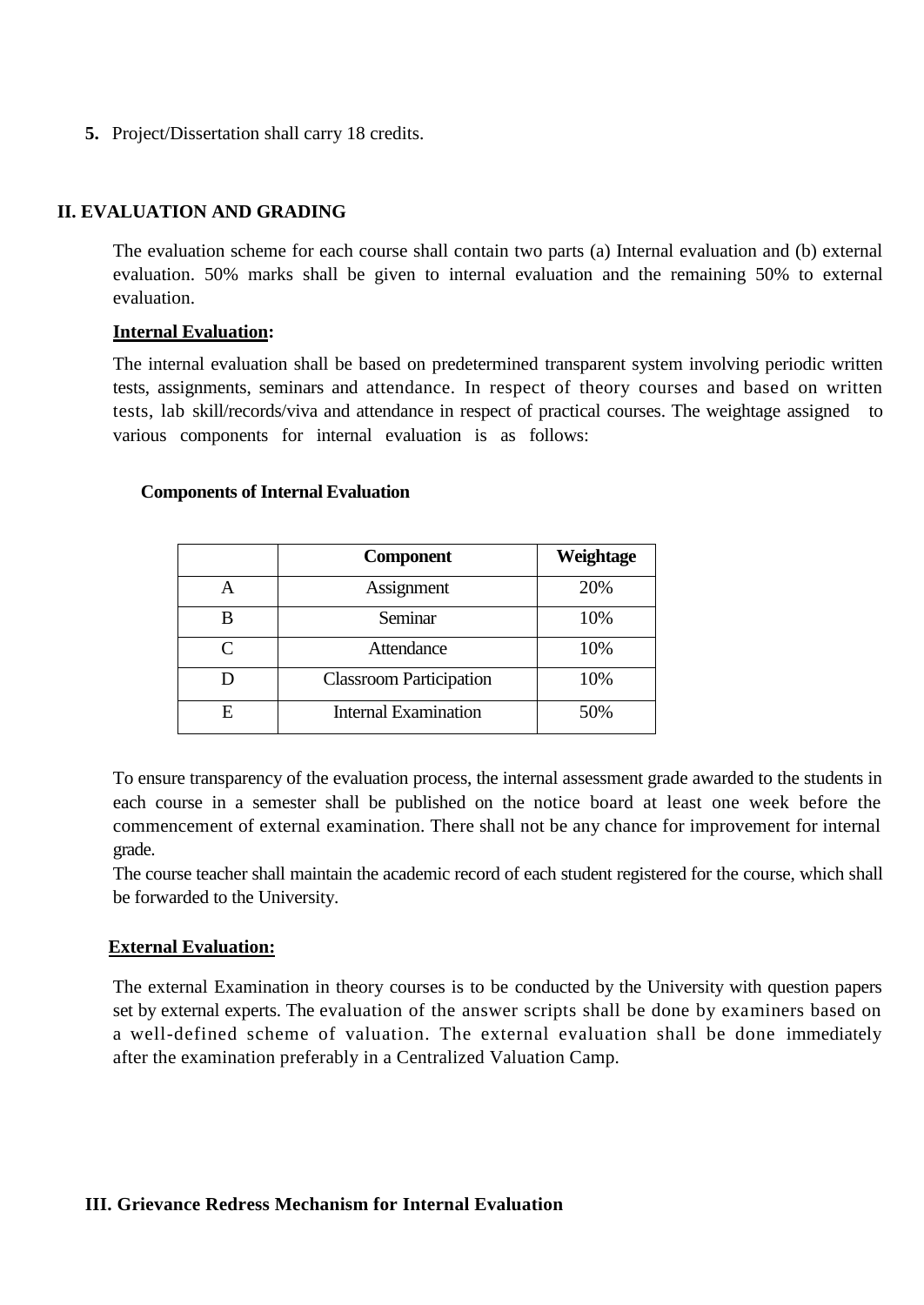There is provision for grievance redresses at four levels- first at the level of teacher concerned; second, at the level of Department committee consisting of the Head of the Department, Departmental Coordinator and the teacher concerned; third, at the level of the Director of the School. HOD and a senior faculty member of the School nominated by the Director each year, and also a student member of that class nominated by the HOD. And fourth, at University level committee consisting of the Pro-Vice Chancellor, Director of the School and a subject expert nominated by the Vice-Chancellor, Controller of the Examination and the Convener of the Examination standing Committee.

Department and School level complaints will be filed within one week of the publication of the results and the decision is taken within the next two weeks. Appeals, if any, on such decision shall be filed in the University level committee within a period of one week and decision taken within one month for the date of the submission of complaints. The time schedule in regard to the grievance redresses will be announced by the colleges concerned and the University in advance.

Normalization of continuous internal evaluation may be done by the university when there is inflation of grades in internal evaluation. The grades will be scaled down proportionately if the variation between the internal and external evaluation exceeds 40%.

#### **IV. Evaluation of Project Report/Dissertation**

Dissertation will be valued by two examiners (one Internal and One External) who conduct the practical examination (External) at the time of  $4<sup>th</sup>$  semester. Distribution of marks allotted for dissertation will be as follows:

| Methodology                    | 20% Marks |
|--------------------------------|-----------|
| Content                        | 40% Marks |
| Presentation                   | 10% Marks |
| <b>Answering Questions</b>     | 10% Marks |
| Originality or Overall Outlook | 20% Marks |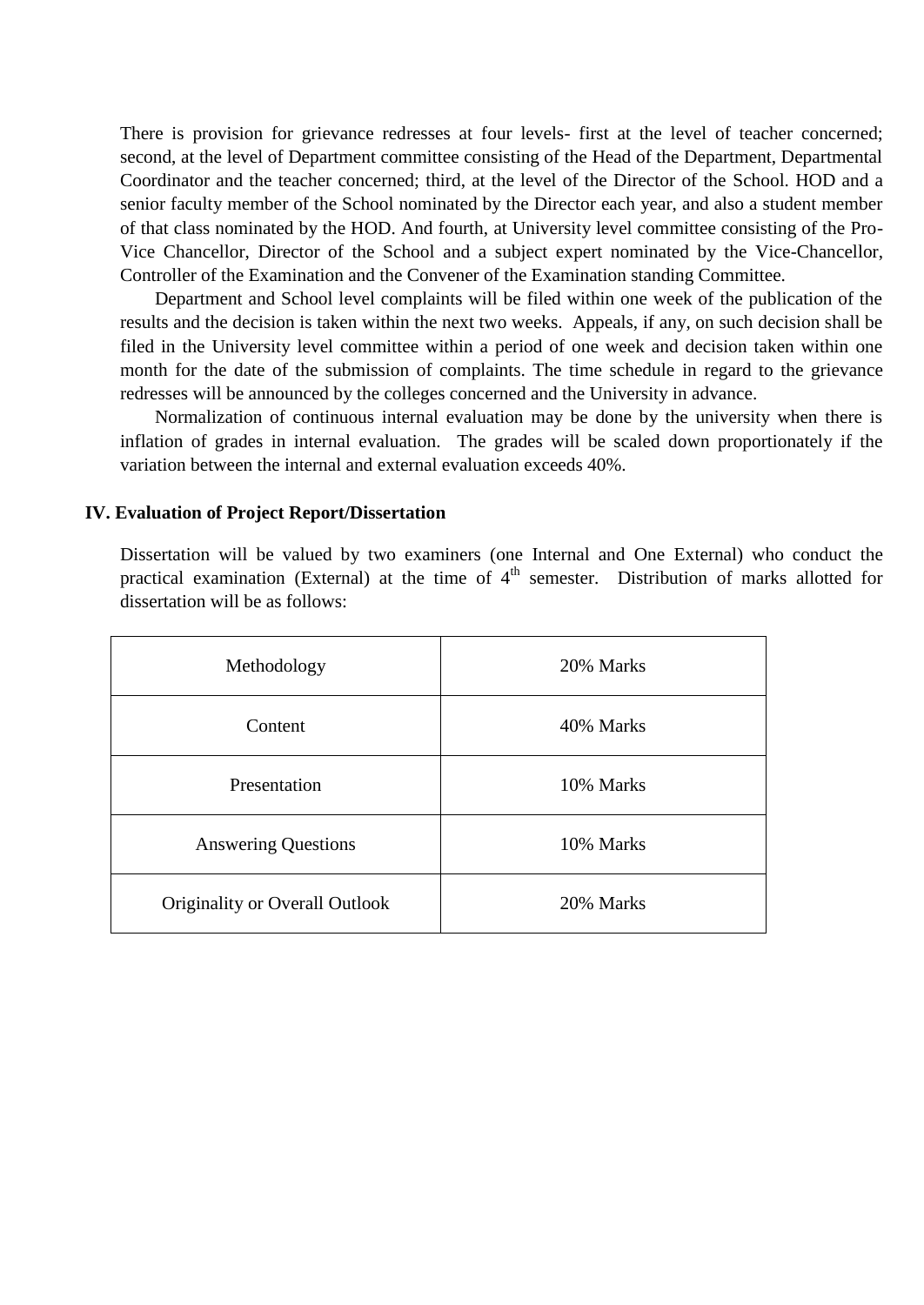# **KERALA UNIVERSITY OF FISHERIES AND OCEAN STUDIES DEPARTMENT OF MARINE GEOLOY & GEOPHYSICS, SOST SYLLABUS FOR M.Sc. APPLIED GEOLOGY (2020 - 21 ACADEMIC YEAR ON) SCHEME OF EXAMINATION**

| <b>COURSE</b>                  | <b>CREDIT</b>  | <b>COURSE</b>                                                                   |                 | <b>Marks</b>    |              |
|--------------------------------|----------------|---------------------------------------------------------------------------------|-----------------|-----------------|--------------|
| <b>CODE</b>                    |                |                                                                                 | <b>Internal</b> | <b>External</b> | <b>Total</b> |
| <b>ESC 2101</b>                | 3              | Mineralogy                                                                      | 50              | 50              | 100          |
| <b>ESC 2102</b>                | 3              | Crystallography and Petrology                                                   | 50              | 50              | 100          |
| <b>ESC 2103</b>                | 3              | Stratigraphy and Palaeontology                                                  | 50              | 50              | 100          |
| <b>ESC 2104</b>                | $\overline{4}$ | Geophysics I (Gravity, Magnetic, Electrical<br>and Electromagnetic prospecting) | 50              | 50              | 100          |
| Elective I<br><b>ESC 2105</b>  | 3              | Physical Geology and Geomorphology                                              | 50              | 50              | 100          |
| Elective II<br><b>ESC 2106</b> | 3              | Geodynamics                                                                     | 50              | 50              | 100          |
| <b>ESC 2107</b>                | $\overline{2}$ | Practical -1<br>Mineralogy, Petrology and Paleontology                          | 50              | 50              | 100          |
| <b>ESC 2108</b>                | $\overline{2}$ | Practical - 2<br>Geophysics - 1                                                 | 50              | 50              | 100          |
| <b>Total</b>                   | 20             |                                                                                 | 350             | 350             | 700          |

#### SEMESTER I

#### **Choose any one of the Elective papers**

| <b>COURSE</b>                         | <b>CREDI</b>   | <b>COURSE</b>                                                           |                 | <b>Marks</b>    |              |
|---------------------------------------|----------------|-------------------------------------------------------------------------|-----------------|-----------------|--------------|
| <b>CODE</b>                           | Т              |                                                                         | <b>Internal</b> | <b>External</b> | <b>Total</b> |
| <b>ESC 2201</b>                       | $\overline{4}$ | Hydrogeology                                                            | 50              | 50              | 100          |
| <b>ESC 2202</b>                       | $\overline{4}$ | <b>Economic Geology</b>                                                 | 50              | 50              | 100          |
| <b>ESC 2203</b>                       | 3              | <b>Structural Geology</b>                                               | 50              | 50              | 100          |
| <b>ESC 2204</b>                       | $\overline{4}$ | Geophysics II (Seismic Prospecting and<br>Well Logging)                 | 50              | 50              | 100          |
| <b>ESC 2205</b>                       | 3              | Geochemistry                                                            | 50              | 50              | 100          |
| Elective III<br><b>ESC 2206</b>       | $\overline{3}$ | Mining & Engineering Geology                                            | 50              | 50              | 100          |
| <b>Elective IV</b><br><b>ESC 2207</b> | 3              | <b>Climate Change and Polar Sciences</b><br>(II Semester Open Elective) | 50              | 50              | 100          |
| <b>ESC 2208</b>                       | $\overline{2}$ | Practical-1<br>Structural Geology/ Economic Geology/<br>Hydrogeology    | 50              | 50              | 100          |
| <b>ESC 2209</b>                       | $\overline{2}$ | Practical - 2<br>Geophysics - 2                                         | 50              | 50              | 100          |
| <b>Total</b>                          | 25             |                                                                         | 400             | 400             | 800          |

# SEMESTER II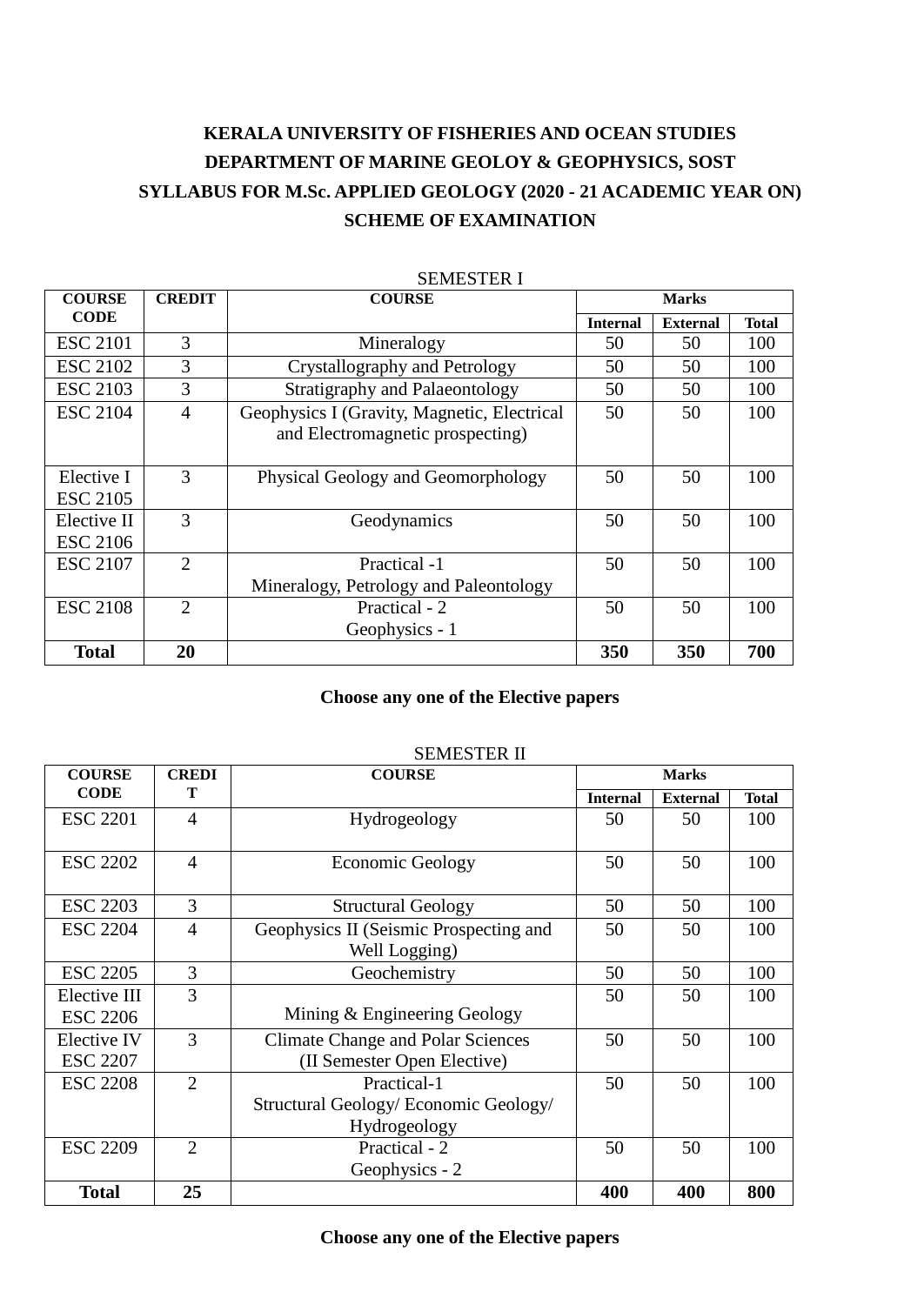| <b>COURSE</b>   | <b>CREDI</b>   | <b>COURSE</b>                             |                 | <b>Marks</b>    |              |
|-----------------|----------------|-------------------------------------------|-----------------|-----------------|--------------|
| <b>CODE</b>     | Т              |                                           | <b>Internal</b> | <b>External</b> | <b>Total</b> |
| <b>ESC 2301</b> | 3              | Remote Sensing & GIS                      | 50              | 50              | 100          |
| <b>ESC 2302</b> | $\overline{4}$ | Oceanography                              | 50              | 50              | 100          |
| <b>ESC 2303</b> | $\overline{4}$ | Marine Geology                            | 50              | 50              | 100          |
| <b>ESC 2304</b> | $\overline{4}$ | Marine Geophysics                         | 50              | 50              | 100          |
| <b>ESC 2305</b> | 3              | <b>Quantitative Geology</b>               | 50              | 50              | 100          |
| Elective V      | 3              | <b>Marine Geochemistry</b>                | 50              | 50              | 100          |
| <b>ESC 2306</b> |                |                                           |                 |                 |              |
| Elective VI     | 3              | <b>Integrated Coastal Zone Management</b> | 50              | 50              | 100          |
| <b>ESC 2307</b> |                | (III Semester Open Elective)              |                 |                 |              |
| <b>ESC 2308</b> | $\overline{2}$ | Practical - 1                             | 50              | 50              | 100          |
|                 |                | Remote Sensing & GIS, Oceanography and    |                 |                 |              |
|                 |                | Marine Geology                            |                 |                 |              |
| <b>ESC 2309</b> | $\overline{2}$ | Practical - 2                             | 50              | 50              | 100          |
|                 |                | Marine<br>Geophysics and<br>Quantitative  |                 |                 |              |
|                 |                | Geology                                   |                 |                 |              |
| <b>ESC 2310</b> | $\overline{2}$ | Ship Board Training/                      | 50              |                 | 50           |
|                 |                | Industries/Institutions/Field work        |                 |                 |              |
| <b>Total</b>    | 27             |                                           | 450             | 400             | 850          |

#### **SEMESTER III**

#### **Choose any one of the Elective papers**

## **SEMESTER IV COURSE CODE CREDIT COURSE Marks Internal External Total** ESC 2401 | 18 | Dissertation | 50 | 100 | 150 **Total 18 50 100 150 Total Credits for 4 Semesters = 90 Total Marks for 4 Semesters** = **2500**

#### **THE COURSE ENVISIONS GEOLOGICAL & GEOPHYSICAL TRAININGS, INTERNSHIPS IN INDUSTRIES/NATIONAL LABORATORIES/LABORATORIES OF HIGH REPUTATION/ACCREDITATION BY NAAC.**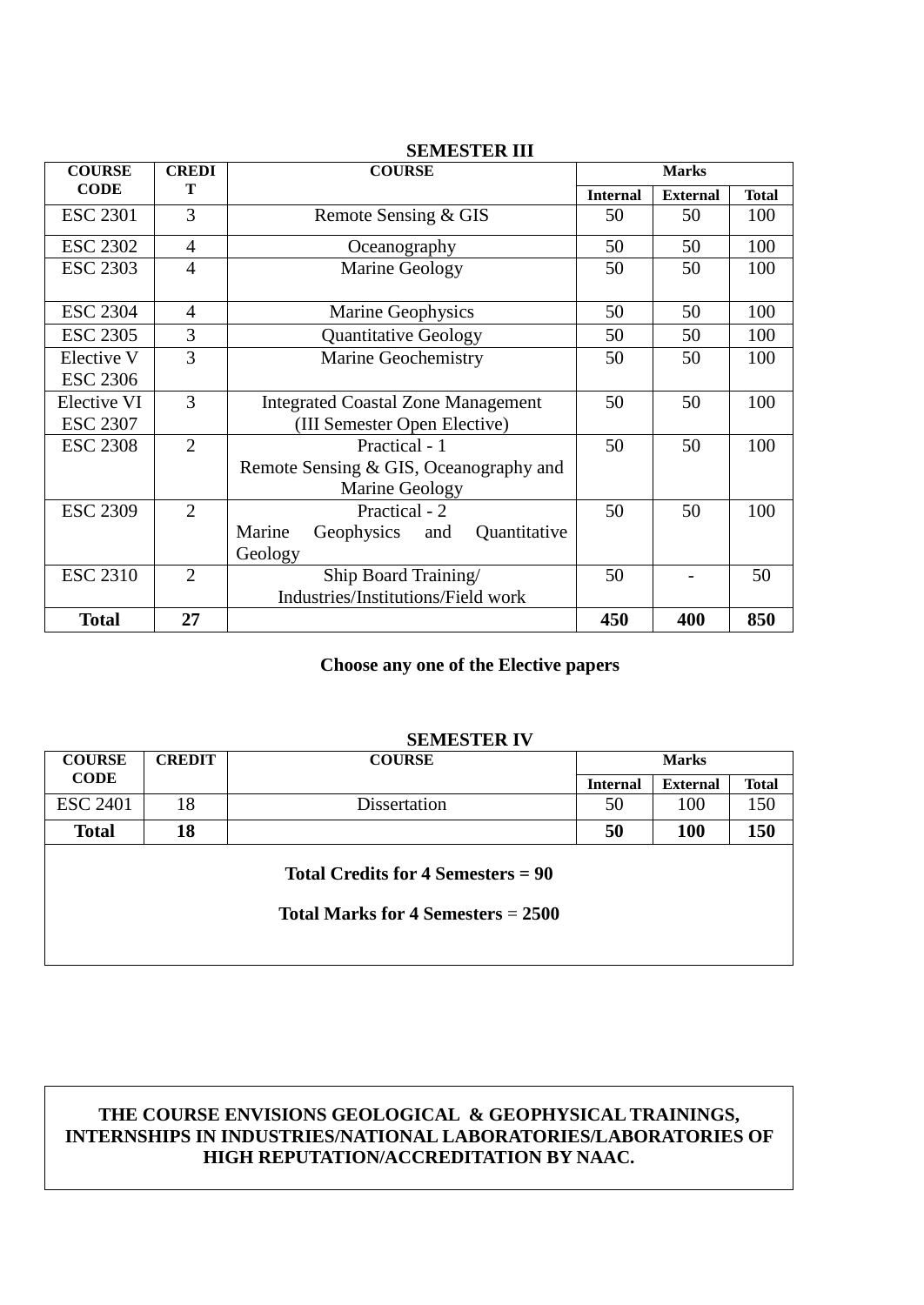#### **SYLLABUS**

#### **CORE SUBJECTS SEMESTER I**

#### **ESC 2101 CRYSTALLOGRAPHY AND MINERALOGY CREDIT 3**

#### **Unit I**

Crystallography: Concept of symmetry of crystals, space lattice and point group. Derivation of 32 crystal classes. Stereographic projections. X-Ray diffraction methods – basic principles, powder method – Bragg's law and its applications.

#### **Unit II**

Crystral notation – Schoenflies notation – Herman Maugin symbols. Calculation of crystal elements to test the knowledge of the application of Tangent relations, Anharmonic ratios, Napier's theorem.

#### **Unit III**

Optical mineralogy: Refractive index, Isotropic and anisotropic minerals. Interference of light waves passage of light through doubly refracting minerals. Birefringence. Plane polarized and cross polarized light.Orientations of nicol prisms of a Petrological Microscope Pleochroism and schemeof pleochroism. Uniaxial & biaxial minerals; uniaxial & biaxial indicatrices. Generation of interference colours. Determination of order of interference colours.

#### **Unit IV**

Optical accessories –construction and uses of Gypsum Plate, Mica Plate quartz wedge. Conoscopic study – Formation of interference figures. Uniaxial and biaxial interference figures. Determination of the Optic sign of uniaxial and biaxial minerals. Vibration directions and sign of elongation in minerals. Extinction and extinction angle. Determination of Optic axial angle (2V).Dispersion and types of dispersion.

#### **Unit V**

Isomorphism, Polymorphism and the types. Different types of bonding minerals and their significance. Solid solution and exsolution.

Mineralogical expression of radioactivity:Metamictisation and

pleochroic haloes. Structure and classification of Silicates.Distinctive physical, chemical &optical c haracters of the following following mineral groups: Olivine, garnet, aluminosilicates, pyroxenes, amphiboles, mica, clay minerals, feldspars, feldspathoi ds, zeolites and silica group.

#### **References:**

1. Burger, M.J., Elements of Crystallography, Wiley, 1963

2. De Jong,W.F., General Crystallography, Freeman ,1955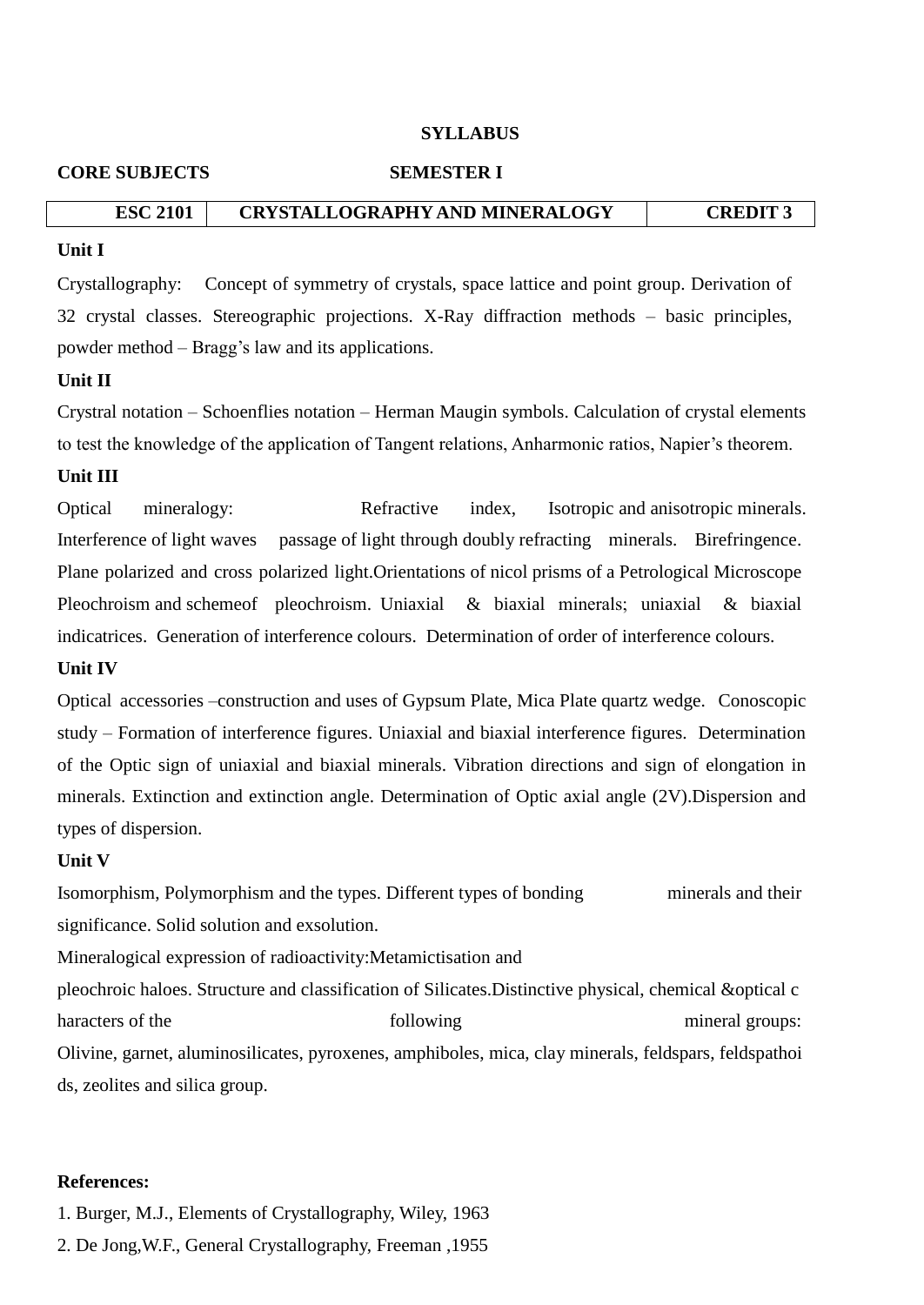- 3. Battey, M. H., Mineralogy for students, Oliver and Boyd, Edinburgh, 1972
- 4. Berry, L.G, Mason,B and Deitrich Mineralogy, 1976
- 5. Berry, L.G., Brian Mason, Mineralogy, Freeman, 1959
- 6. Dana, E. S., Text Book of Mineralogy Revised by Ford, Wiley, 1962
- 7. Deer, W. A., Howie, R. A., and Zussman, J., Rock forming minerals. Vol. 15, Longman, London, 1962
- 8. Hurbut, C. S., Dana's Manual of Mineralogy, John Wiley, I8"1 Edition, 1971
- 9. Kerr,P.F., Optical mineralogy, Me Graw Hill,1959.
- 10. Naidu, P. R. J., Johansen, Optical Mineralogy, Allied Publishers, 1967
- 11. Naidu, P.R.J., Four axes.universal stage, Commercial printing and Publishing house, Madras, 1985
- 12. Philips, F. C, Introduction to Crystallography, Thomas Nelson, 1963
- 13. Philips, W.R., Mineral Optics Principles and techniques, Freeman, 1971.
- 14. Sinkankas, J., Mineralogy, East West Edition, 1959.
- 15. Tutton. V I:. II., Crystallography and Practical crystal Measurements. Vol. 1, Today and tomorrow. 1965.
- 16. Wahlstrom, E E.. Optical Crystallography, Wiley. 1962.
- 17. Williams, K. L., Introduction to Xray spectrometry, CBS Publishers and distributors, New Del hi1987.
- 18. Winchell, A.N., Elements of Optical mineralogy, Part I,Wiley, 1951.
- 19. Dexter Perkins (1998) Mineralogy, Prentice Hall Books
- 20. William H. Dennen (1960) Principles of Mineralogy, Ronald Press Co
- 21. William D. Nesse (1991) Introduction to optical mineralogy, Oxford University Press
- 22. Dexter Perkins, Kevin R. Henke (2004) Minerals in thin section, Pearson/Prentice Hall
- 23. James Dwight Dana (1855) Manual of Mineralogy, Durrie & Peck

24. William John Phillips, Nahid Phillips (1980) An introduction to mineralogy for geologists**.**Wiley

- 25. Keith Frye (1993) Mineral science: an introductory survey, Macmillan Pub. Co
- 26. Melinda Darby Dyar, Mickey E. GuntermMineralogical Society of

America(2008)Mineralogy and Optical mineralogy

| <b>PETROLOGY</b><br><b>ESC 2102</b> | <b>CREDIT 3</b> |
|-------------------------------------|-----------------|
|-------------------------------------|-----------------|

Unit 1

Partial melting & generation of magmas. Crystallization of magma, Bowen's reaction series; Intrusive & extrusive igneous bodies; Mineralogy, textures and structure of common felsic, mafic & ultramafic rocks, magmatism in relation to tectonic settings, Radmiometric dating of rocks.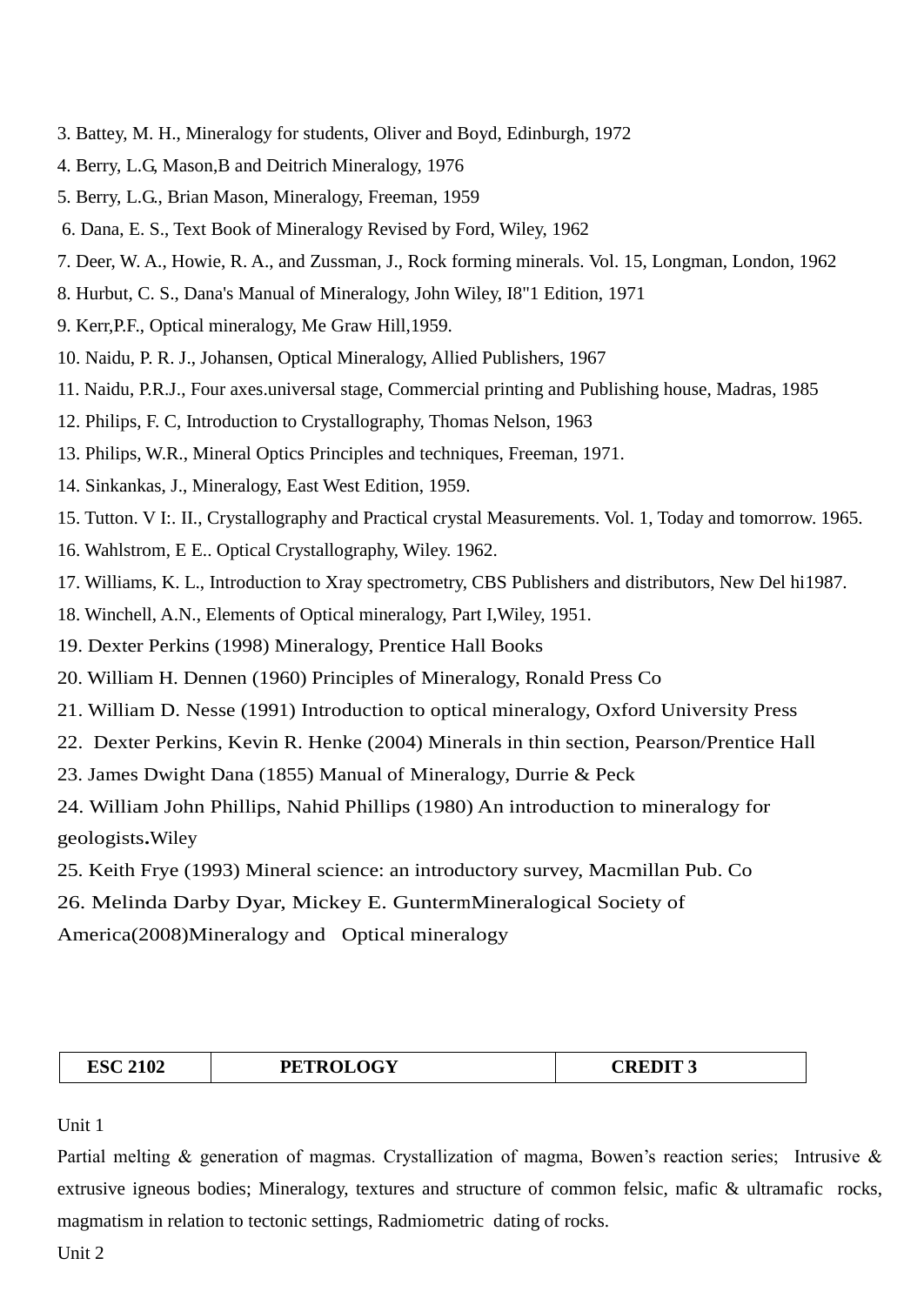Petrogenetic provinces : Continental areas: Volcanic-Flood basalts- (Deccan Trap, Columbia River basalts); Layered gabbroic intrusions: The Bushveld complex, Skaergaard intrusion, Plutonic: Carbonatites and alkaline rock complexes of India; Oceanic Rift valleys: MORB- Tholeiites-Ophiolites. Plate tectonic settings of igneous rocks.

Unit 3

Metamorphism – diagenesis and metamorphism; factors of metamorphism – P, T, time, composition of the fluid phase; mineralogy, textures and structures of common metamorphic rocks; metamorphism of mafic rocks, metamorphism of carbonate rocks. Metasomatism. Metamorphic facies concept. Application of phase rule. Phase diagrams and graphic representation of mineral assemblages – ACF, AKF and AFM diagrams; Role of fluids in metamorphic reactions. Metamorphic rocks of Kerala.

Unit 4

Sediments & sedimentary rocks: phi scale, Udden – Wentworth scale; Goldich's stability series; composition, textures & structures of sedimentary rocks; origin & classification of conglomerate, sandstone & shale. Limestone classification in petroleum industry; Sedimentary environments & facies; characteristics of nonmarine, transitional & marine environments. Evolution of sedimentary basins - tectonics and sedimentation. Unit 5

Placer minerals – Heavy minerals in provenance studies. Deep sea basins; palaeoclimate and palaeoenvironment analysis. Major diagenetic processes; Porewater chemistry and importance; diagenetic environments; limestone diagenesis. Petrogenetic significance of textures and structures, Major carbonate minerals and environments.

#### RECOMMENDED BOOKS

- 1. Ehlers, E.G. & Blatt, H. 1987 Petrology: Igneous, Sedimentary and Metamorphic, CBS
- 2. Pettijohn, F.J. 1975 Sedimentary rocks,  $3<sup>rd</sup>$  ed., Harper & Row
- 3. A.R. Philpotts and J. Ague. 2009 Principles of Igneous and Metamorphic Petrology. 2nd edition. Cambridge University Press
- 4. BR Frost and CD Frost. 2013. Essentials of Igneous and Metamorphic Petrology. Cambridge University Press.
- 5. Nichols, G. 2013. Sedimentology and Stratigraphy. John Wiley & Sons.
- 6. ME Tucker 2013. Sedimentary Petrology: an Introduction to the Origin of Sedimentary Rocks. John Wiley & Sons.
- 7. Miall, A.D. 2013 Principles of Sedimentary Basin Analysis. Springer
- 8. Sengupta, S.M. 1994 Introduction to Sedimentology. Oxford & IBH.
- 9. K Bucher and M Frey. 2008. Petrogenesis of Metamorphic Rocks. Springer.
- 10. Soman K 2010 Geology of Kerala  $2^{nd}$  ed. Geological Society of India.
- 11. Robin Gill 2010 Igneous Rocks and Processes: A Practical Guide. Wiley Blackwell.
- 12. C.W. Passchier, J.S. Myers, and A. Kroner 2012 Field Geology of High-Grade Gneiss Terrains. Springer.

Practicals:

Megascopic and microscopic study of different igneous rocks; Calculation of CIPW and molecular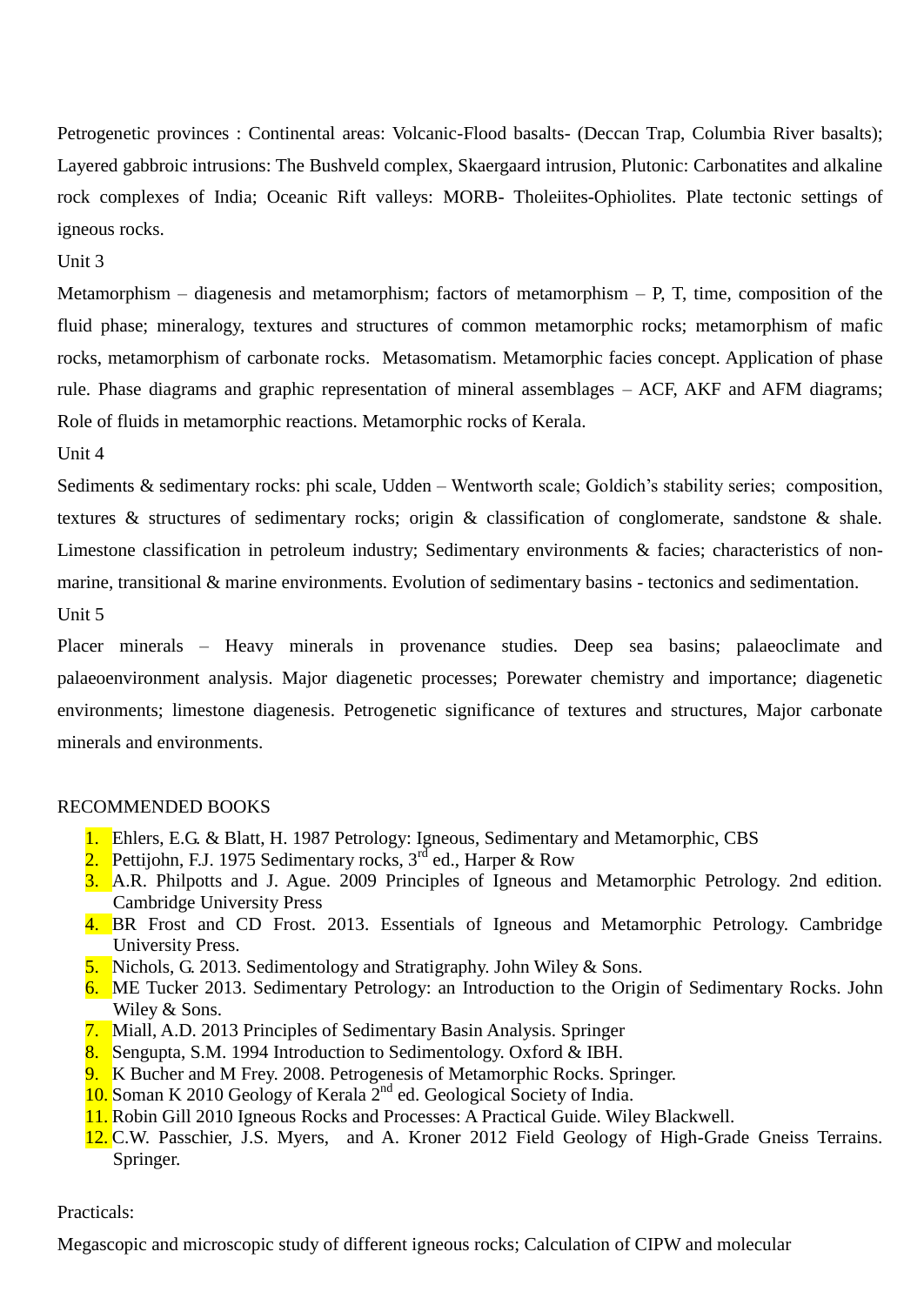norms; Modal analysis; Preparation and description of variation diagrams. Exercises related to various igneous processes such as crystal fractionation, partial melting and magma mixing.

Study of metamorphic rocks of different metamorphic facies in hand specimens; Detailed study of textures in thin sections with reference to time relations between the phases of deformation and recrystallization of minerals; Calculation of ACF, AKF and AFM values from chemical and structural formulation of minerals and their graphical representation; Estimation of pressure and temperature from important models of geothermobarometry.

Detailed study of clastic and non-clastic rocks in hand specimens; Study of assemblages of sedimentary structures in context of their paleoenvironmental significance; Microscopic examination of important rock-types; Heavy mineral separation and their microscopic characters, graphic representation and interpretation; Grain-size analysis by sieving method; Plotting of size-distribution data as frequency and cumulative curves, computation of statistical parameters and interpretation.

| <b>ESC 2103</b> | STRATIGRAPHY AND PALAEONTOLOGY | <b>CREDIT.</b> |
|-----------------|--------------------------------|----------------|
|-----------------|--------------------------------|----------------|

#### **Unit 1**

Introduction and scope of stratigraphy, Principles of stratigraphy; code of nomenclature of India, litho, bio Chrono and magnetostratigraphic units, principles of stratigraphic correlation, Walther's law.

Geological time scale. Geological, physical and biological events through geological time.

#### **Unit 2**

Precambrian stratigraphy- Archean Granite-Greenstone belts, evolution of Archean cratons of India, Proterozoic mobile belts-Eastern Ghats Mobile belt, Southern Granulite terrain, Central Indian Tectonic zone, Aravalli-Delhi belt, North Singhbhum Mobile belt. Mineral deposits of Precambrian rocks

#### **Unit 3**

Phanerozoic stratigraphy- Paleozoic; Spiti, Kashmir and Kumaon. Mesozoic; Spiti, Kutch, Narmada valley and Trichinopoly. Gondwana Super group. Cenozoic; Assam, Bengal basin, Garhwal-Shimla Himalayas. Siwaliks; Stratigraphic boundary problems in Indian stratigraphy.

#### **Unit 4**

Invertebrate and Vertebrate paleontology-Fossil record through geological time scale. Mode of preservation of fossils and concepts of taphonomy. Body and ichnofossils, species concept, organic evolution. Ediacara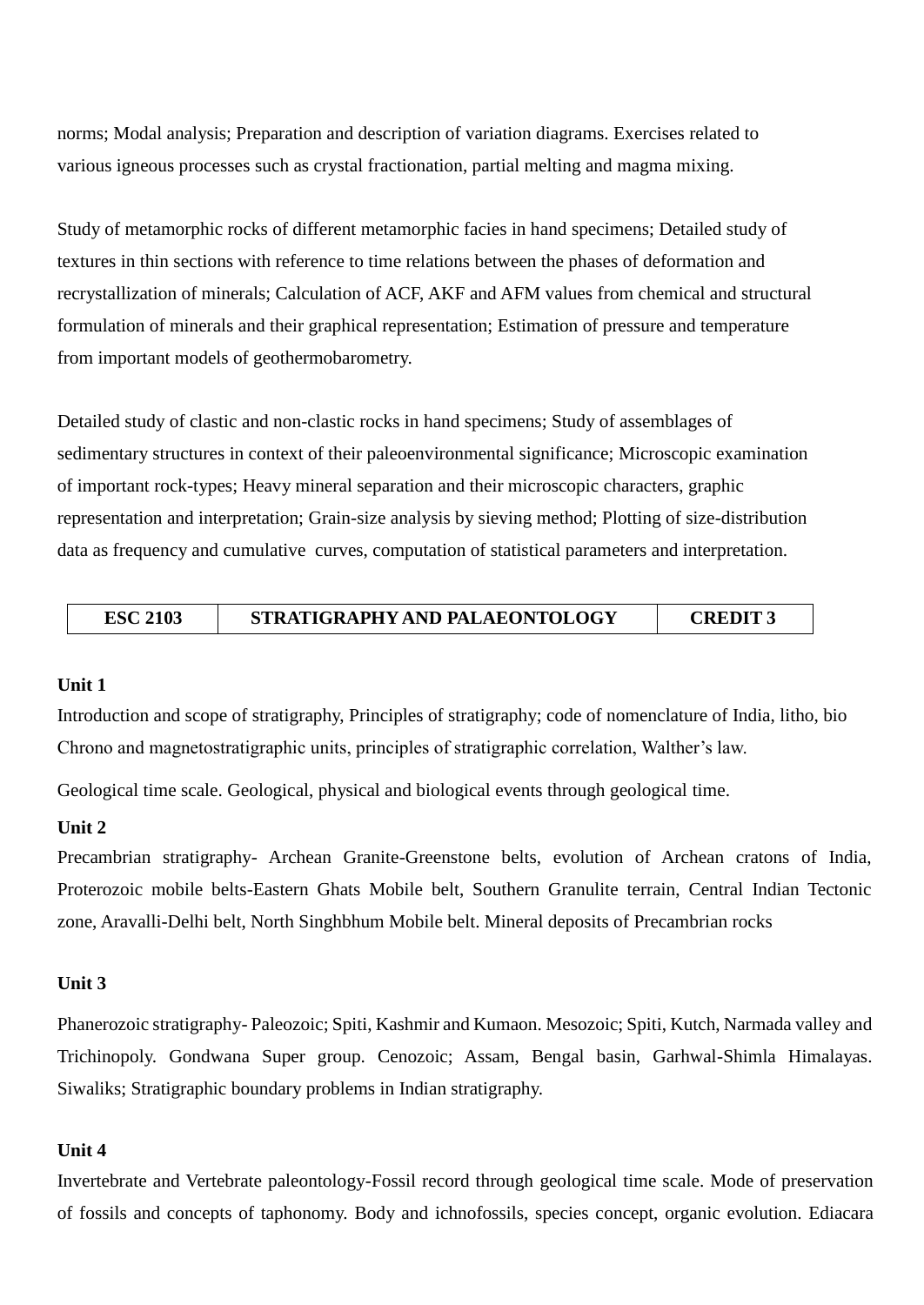fauna; morphology and time range of Graptolites, Trilobites, Brachiopods, and Molluscans. Vertebrate life through ages. Evolution in Proscidea, Equidae and Hominidae. Mass extinctions.

#### **Unit 5**

Micropaleontology and Palynology-Organic and mineral walled microfossils. Methods of separation of microfossils from sedimentary matrix. Morphology of Foraminifera, Ostracod. Fossil spores, pollens and dinoflagellates. Gondwana plant fossils and their significance. Applications of paleontological data in stratigraphy, paleoecology and paleoclimatology

#### RECOMMENDED BOOKS

- 1. Ramakrishnan, M and Vaidhyanathan Indian Geology Geological Society of India, Publication, Bangalore, 2007
- 2. Krishnan, M.S., Geology of India and Burma III Ed. IBH Publishers, New Delhi, 1984
- 3. Wadia
- 4. Ravindra Kumar, Fundamentals of historical Geology and stratigraphy of India, Wiley Eastern Ltd. New Delhi, 1985
- 5. Schrock and Twenhofel Principles of Invertebrate Paleontology, IBH New Delhi, 1983
- 6. Moore, Lalikar and Fisher
- 7. Pratul Sarwati and Srinivasan, M.S, Micropaleontology-Principles and applications. Springer International Switzerland, 2016
- 8. Gérard Bignot (1985)Elements of Micropaleontology, Springer
- 9. B.U. Haq, A. Boersma (1998) Introduction to Marine Micropaleontology, Elsevier
- 10. Martin Fritz Glaessner (1947) Principles of Micropaleontology, John Wiley & sons

#### **ESC 2104 GRAVITY, MAGNETIC, ELECTRICAL AND ELECTROMAGNETIC PROSPECTING CREDIT 4**

Unit 1:

Principles of gravity prospecting: Properties of Newtonian potential; Geoid, Spheroid and normal gravity field. Instruments for measuring gravity: absolute gravity measurements – pendulum, stable and unstable type gravimeters; Adaption of gravity meters for marine areas; procedures for marine gravity surveys – various corrections including Eotvos correction in marine gravity surveys.

Unit 2:

Reduction of gravity data and various types of gravity anomaly; concept of isostasy and isostatic anomaly; study of gravity anomaly map; qualitative rules of interpretation; principle of equivalent stratum and ambiguity in gravity interpretation. Concept of regional residual anomalies – their separation using graphical and grid methods; second derivative method and its significance; upward and downward continuation of gravity anomalies and their interpretations. Gravity anomalies due to sphere, cylinder and fault. Depth rules and quantitative interpretation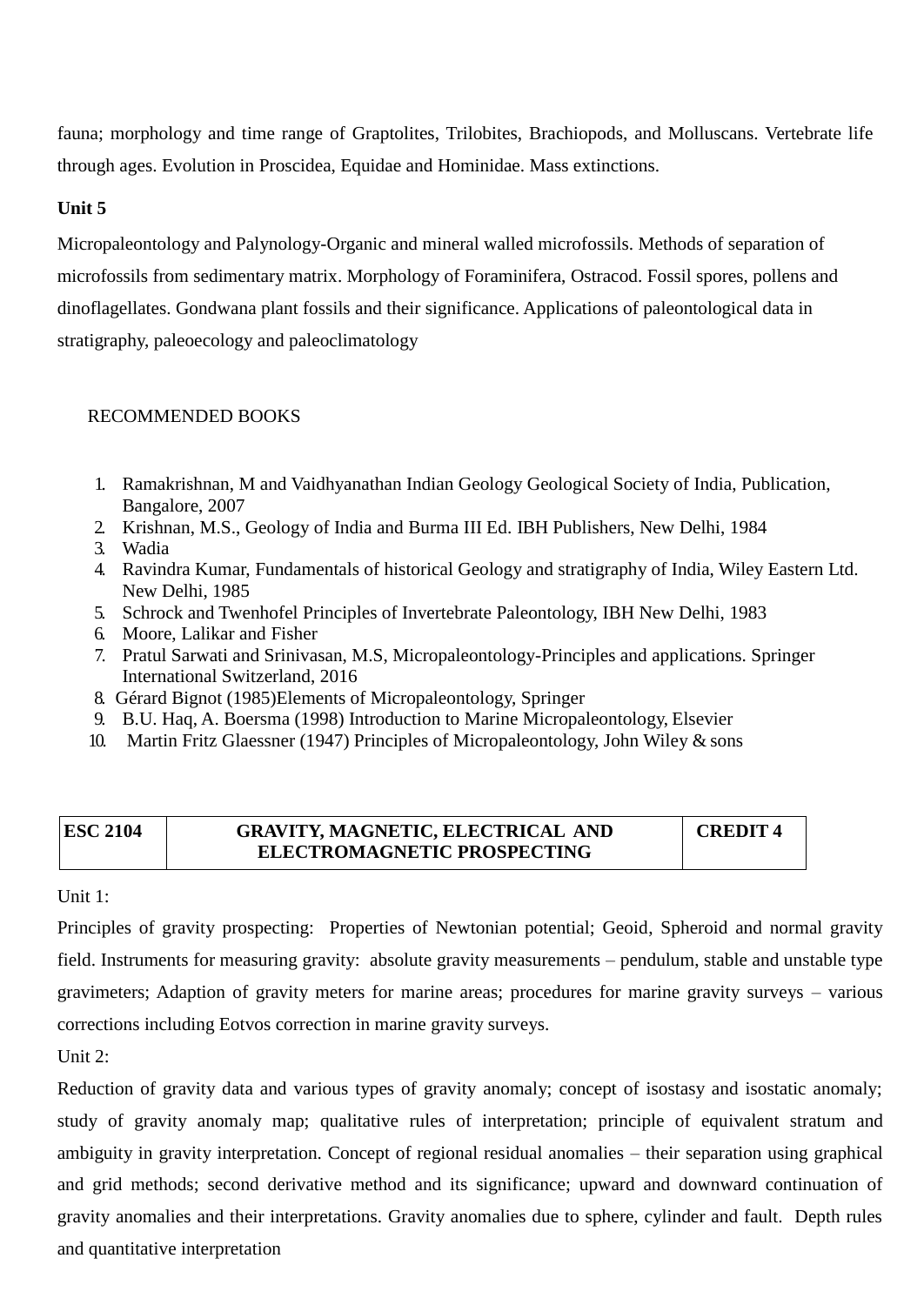#### Unit 3:

Earth's magnetism: anomaly field of the earth, distribution of magnetic materials in the earth's crust, magnetic properties of rocks and minerals, their determination and variation. Magnetic measurements, theory and working principles of measuring instruments: proton precession magnetometer, Rubidium-vapour magnetometer, Methods of magnetic explorations, Magnetometers for marine surveys; Air-borne magnetometers and surveys.

#### Unit 4:

Reduction of magnetic data, calculation of IGRF by spherical harmonic coefficients, magnetic anomalies, contour maps preparation. Interpretation of magnetic anomalies – Qualitative interpretation, ambiguity in magnetic interpretation, regional and residual separation; vertical derivative maps. Upward and downward interpretation techniques. Quantitative Interpretation - magnetic anomalies due to geological structures – dykes, faults, depth estimation; interpretation of anomalies over irregular bodies; frequency analysis of magnetic anomalies and inversion techniques; geological applications.

Unit 5:

Basic principles of transient electromagnetic methods, transient emf and magnetic field behaviour; concepts of toroidal and poloidal induction; geometric sounding, Airborne EM. Electrical properties of rocks - Current flow in a homogeneous media - Electrode arrays - Current flow across layers of differing resistivities. Field methods - Vertical Electrical Sounding (VES), Constant Spacing Traverse (CST) – Resistivity imaging, - Applications – Induced polarization (IP), Spectral IP (SIP) and Self-Potential (SP) methods -. Magneto Telluric (MT) theory, origin of the MT and telluric fields. Processing and interpretation of MT and Transient Electromagnetic (TEM) data. Applications. MT and TEM methods of geophysical exploration

- 1. Parasnis, D.S., 1973. Mining Geophysics, Elsevier.
- 2. Keller, G.V. Electrical Methods in Geophysical Prospecting, Frischnett, Pergamon
- 3. Patra, H.P. and Mallick, K. Principles of Geoelectric Soundings
- 4. Telford, W. K and Geldart, L.P., Sheriff, R. F and Keys D.A Applied Geophysics Cambridge University Press
- 5. Kalyan Kumar Roy, K. Mallick (1999) Deep electromagnetic exploration, Springer
- 6. W. J. Botha (1992)Evaluation of Electromagnetic Exploration Techniques in GroundwaterExploration, Water Research Commission
- 7. Edwin S. Robinson, Cahit Çoruh (1988)Basic exploration geophysics, Wiley
- 8. M. E. Best, Geological Association of Canada (1992)Resistivity mapping and electromagnetic imaging, Geological Association of Canada
- 9. Mikhail Semenovich Zhdanov, George Vernon Keller (1994) The geoelectrical methods in geophysical exploration, Elsevier
- 10. John D. Corbett (1991) Electromagnetic Methods in Applied Geophysics, Society of Exploration Geophysicists
- 11. Stanislav Mares et al., (1984) Introduction to Applied Geophysics, D. REidel Publishing Company, Dordrecht/Bostont
- 12. Telford, W.M., Goldart, L.P., Sheriff, R.E. and Keys, D.A., (1981) Applied Geophysics, Cambridge University Press, Cambridge.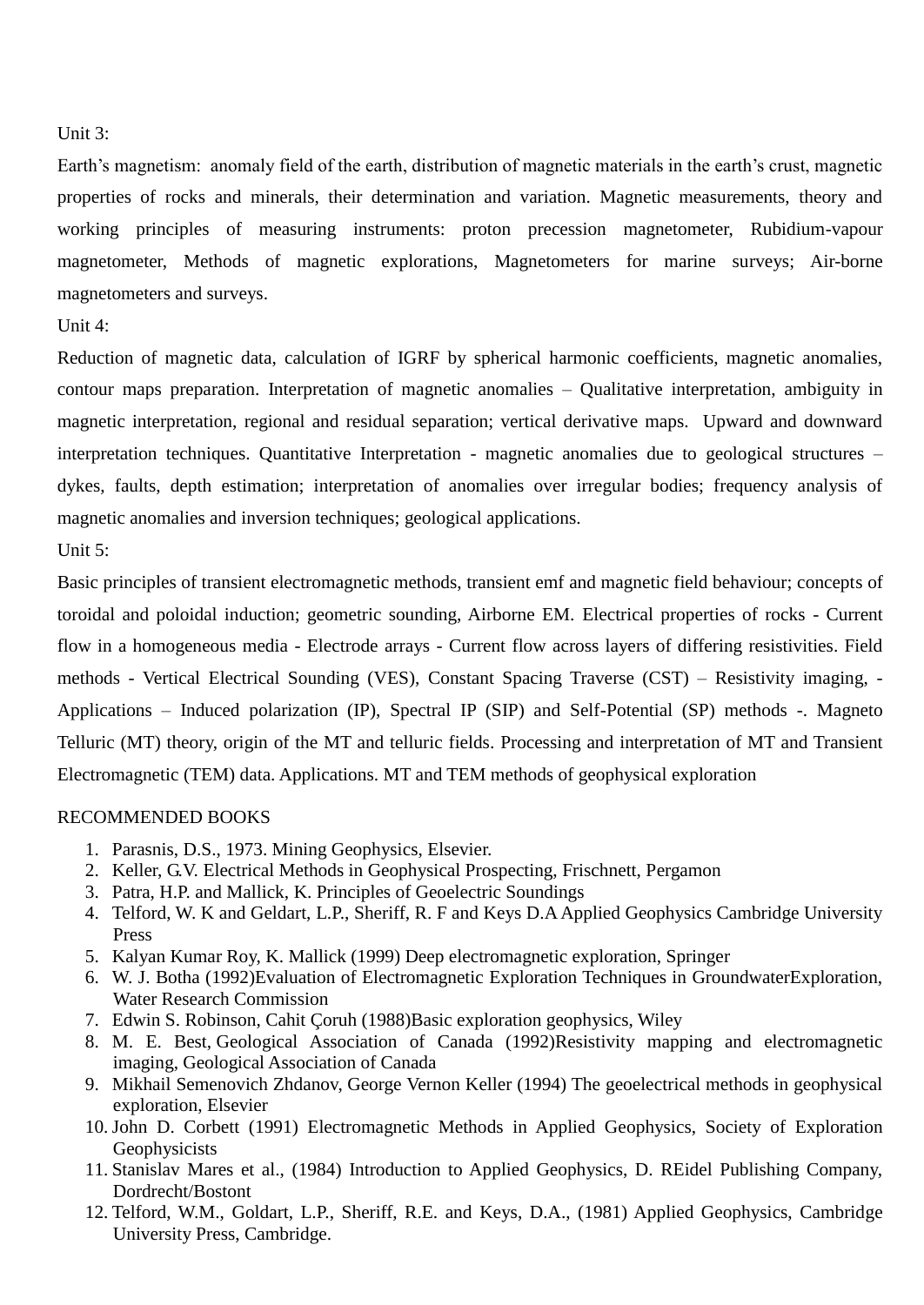- 13. B.S.R. Rao and I.V.R. Murthy. (1978) Gravity and Magnetic Methods of Prospecting, Arnold-Henninman Publishing Company, Delhi
- 14. S.H. Ward (Ed.). (1967) Mining Geophysics, Vol. I and Vol. II., SEG Publication, Tulso, Oklahoma, USA.
- 15. Grant, F.S. and West, G.F. (1964) Interpretation Theory in Applied Geophysics, Mc Graw Hill Publication, New York
- 16. D.S. Parasnis. (1973) Mining Geophysics, Amsterdam, Elsevier Publishers, The Netherlands
- 17. L.L. Nettleton. (1976) Gravity and Magnetics in Oil Prospecting, McGraw Hill Publication, New York
- 18. Edwin S. Robinson and Cahit Coruh. (1988) Basic Exploration Geophysics. John Wiley and Sons, New York/Toronto/Brisbane/Singapore

| <b>ELECTIVE I ESC 2105</b> | PHYSICAL GEOLOGY AND | <b>CREDIT 3</b> |
|----------------------------|----------------------|-----------------|
|                            | <b>GEOMORPHOLOGY</b> |                 |

Physical processes of the earth. Weathering - Physical weathering, Chemical weathering and Biological weathering, Factors affecting weathering. Rate of weathering. Soil profile, Climate and soil formation. Geological work of Wind, Erosional and depositional features. Geological work of rivers, Erosion and depositional features. Drainage patterns.

Unit 2

Geological work of glaciers, Types of glaciers, Movement of glaciers, Glacier erosion, features of glacier erosion, Sediment transport by glaciers and glacier deposits and structures. Work of sea, coastal land form features, Shoreline erosional features. Plate tectonic theory. Plate boundaries. Earthquakes and its causes. Volcanoes, types, eruption, lava flow, and its distribution. Volcanic land foam features.

Unit 3:

Geomorphic principles and processes. Theory of uniformitarianism. Control of geomorphological features by geologic structures, lithology, climate and time. Geomorphologic cycles. Streams-stream hydraulics- Drainage basin, Morphometric analysis of drainage basins. Fluvial -denudational and erosional landforms. Concept of rejuvenation and interruptions in the evolution of land. Coastal Geomorphology. Landforms of wave erosion and deposition. Geologic work of glaciers and the land form structures formed by Glacier action.

Unit 4:

Wetlands- Geological significance, classification and mode of formation. The Indian scenario – conservation and management in India. Backwaters (Kayals) of Kerala. Soils- formation, classification, soil profile, soils of Kerala. Geomorphology of Kerala- classification, relief features, geological Significance, rivers of Kerala. Geomorphic features of the I n d i a n subcontinent.

Unit 5:

Hill slopes- forms in relation to lithology and structural weakness in rocks; control and mass movement, modification by overland flow of hill slopes. Slope stability. Application of Geomorphology in Hydrogeology, and Environmental Studies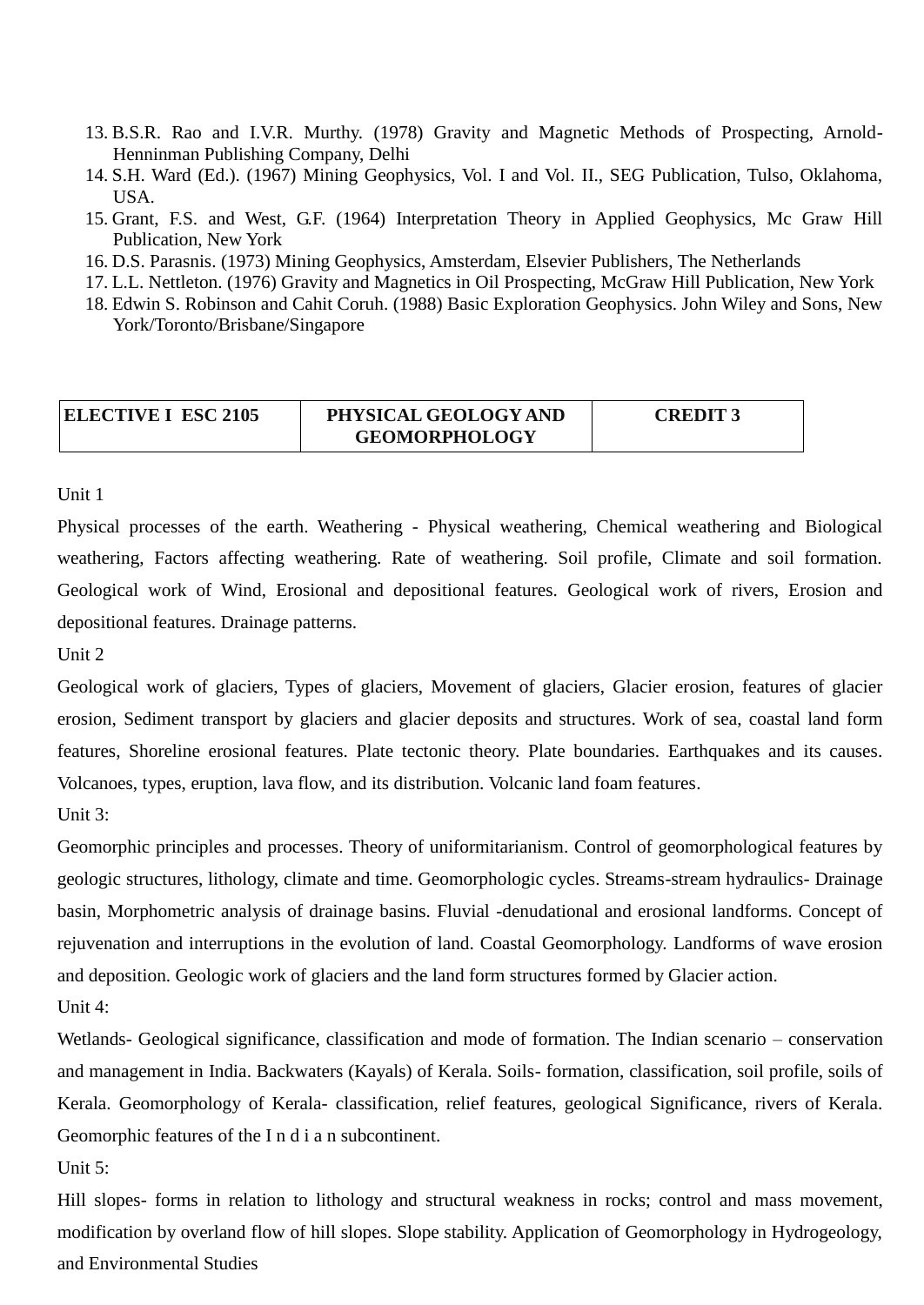| <b>ELECTIVE II ESC 2106</b> | <b>GEODYNAMICS</b> | $ $ CREDIT 3 |  |
|-----------------------------|--------------------|--------------|--|
|                             |                    |              |  |

Thermal regime over continents and oceans; Importance of heat flow studies; nature of heat sources in the crust and mantle; heat flow continents and oceans; areas of anomalies heat flow.

Unit 2

Composition of the upper and lower continental crust; oceanic crustal structure and different layering; deep seismic sounding for crustal structure with reference to India. Geophysical studies and crustal structure with reference to Indian Ocean.

Unit 3

Geological applications: (i) modelling and simulation of hydrocarbon maturation and migration in sedimentary basins; (ii) Thermal structure of the Mantle; mantle convection models, thermal perturbation in subduction zones; (iii) reactive flow modelling and simulation of mineralization in hydrothermal systems; (iv) modeling and simulation of folding in multilayer rocks.

Unit 4

Geodynamic models: Sea floor spreading and Plate Tectonics, Oceanic magnetic anomalies and their interpretation, magneto-stratigraphic time scale, paleomagnetic evidences of continental drift, Apparent Polar Wandering Path (APWP) for different continents and their main results,

Unit 5

Seismological evidences for lithospheric deformation, Plate margins and processes at plate margins, Triple Junction, Break-up of Gondwana, Movement of Indian Plate and formation of the Himalayas.

- 1. D. L. Turcotte, G Schubert (2002) Geodynamics, Cambridge University Press
- 2. D.L. Turcotte, G Schubert (1982) Geodynamics applications of continuum physics to geological problems, Wiley
- 3. C. M. R. Fowler (2005) The Solid Earth: An Introduction to Global Geophysics, Cambridge University Press
- 4. Frank D. Stacey, Paul M. Davis (2008) Physics of the Earth, Cambridge University Press
- 5. Kurt Stüwe (2007) Geodynamics of the Lithosphere: An Introduction, Springer
- 6. Laurent Jolivet, H. C. Nataf, Jean Aubouin (2001) Geodynamics, Taylor & Francis
- 7. K.S. Valdiya (2010) The Making of India: Geodynamic Evolution, Macmillan, New Delhi
- 8. K.S. Valdiya (2001) Himalaya: Emergence and Evolution. Universities Press, Hyderabad
- 9. K.S. Valdiya (1984) Aspects of Tectonics: Focus on Southcentral Asia. Tata-McGraw Hill, New Delhi
- 10. W. Frisch, M. Meschede and R. C. Blakey 2011 Plate Tectonics: Continental Drift and Mountain Building. Springer
- 11. B.K. Chakrabarti 2013 Geology of the Himalayan Belt: Deformation, Metamorphism, Stratigraphy. Elsevier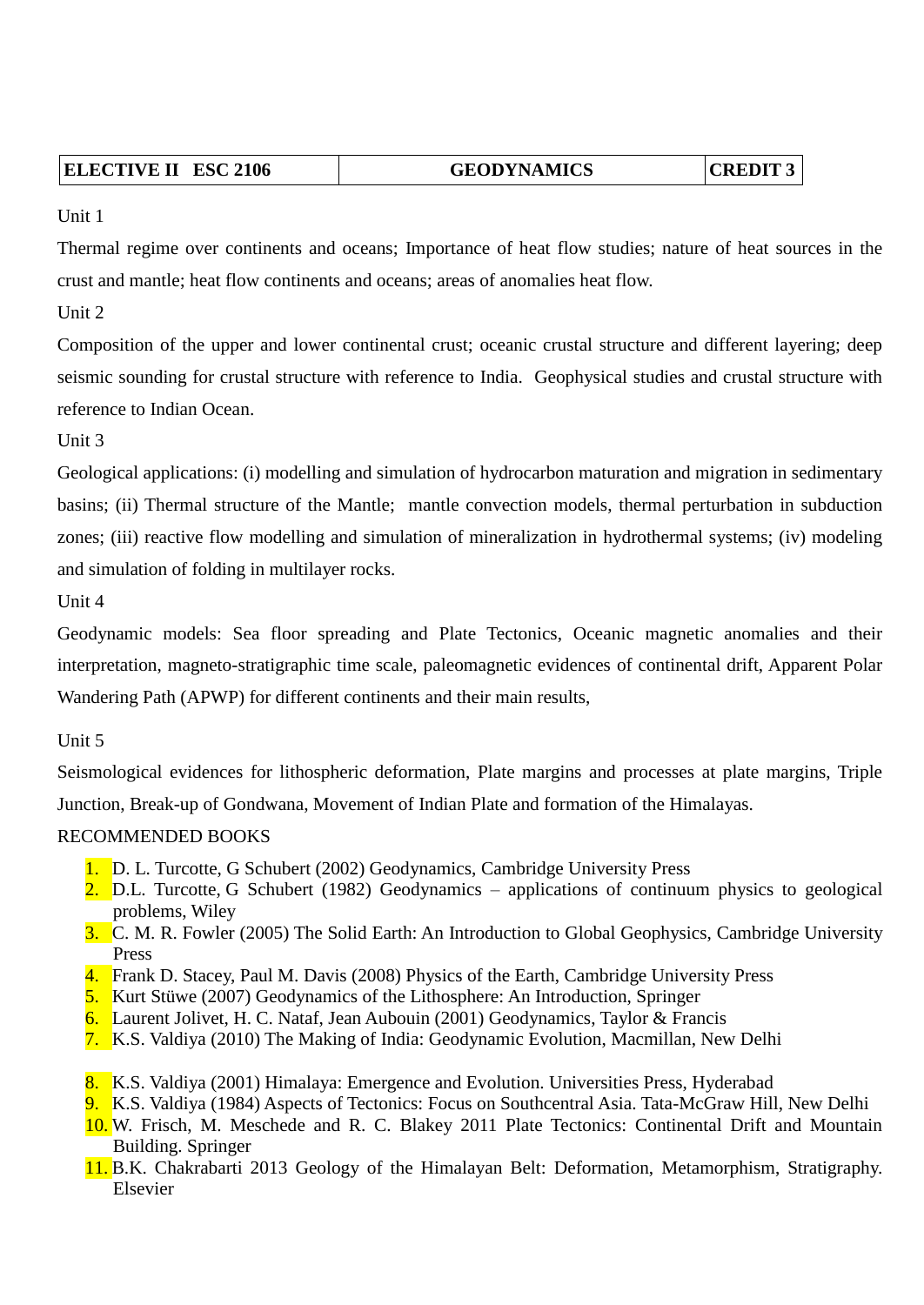#### Crystallography:

Spherical projection of Cube, Octahedron and Dodecahedron. Stereographic projection of holohedral classes of all the systems, pyritohedral, tetrahedral, plagiohcdral classes of Isometric system and Rhombohedral classes of Hexagonal system. Calculations of Axial ratios, Zone symbols Napier's rule, Laws of anharmonic ratio.

Mineralogy: Identification of mineral specimens based on physical properties. Determination of the optical characters by classical methods . Identification of thin sections of important rock forming minerals

#### Petrology

Hand specimen study of rocks: Ideintification of typical igneous, metamorphic and sedimentary rocks, based on textures, structures and mineralogy (at least three from each type to be described in record book). Thin-section studies of rocks: Identification of the rock texture and structure, mineralogy of typical igneous, metamorphic and sedimentary rocks (at least three from each type to be described in record book).

#### Stratigraphy and Paleontology

Exercises on stratigraphicclassification and correlation, sequence, magneto and seismic stratigraphic interpretations; Study and understanding of plate-movements through important periods during Phanerozoic eon; Evolution of ocean systems during Phanerozoic.

Study of modes of preservation of fossils; Study of morphological characters of important invertebrate fossils belonging to Brachiopoda, Bivalvia, Gastropoda, Nautiloidea, Ammonoidea, Belemnoidea, Trilobita, Echinoidea, Graptoloidea and Corals; Study of important trace fossils and microfossils; Study of important Indian Gondwana and Paleogene flora; Paleogeographic maps.

#### Ref.

AR Philpotts 2015 Petrography of Igneous And Metamorphic Rocks: with CD-ROM. CBSPD. W. S. Mackenzie 1994 Colour Atlas of Rocks and Minerals in Thin Section. Wiley Blackwell M Prinz, G Harlow and J Peters 1978 Simon & Schuster's Guide to Rocks & Minerals. Simon & Schuster, Inc.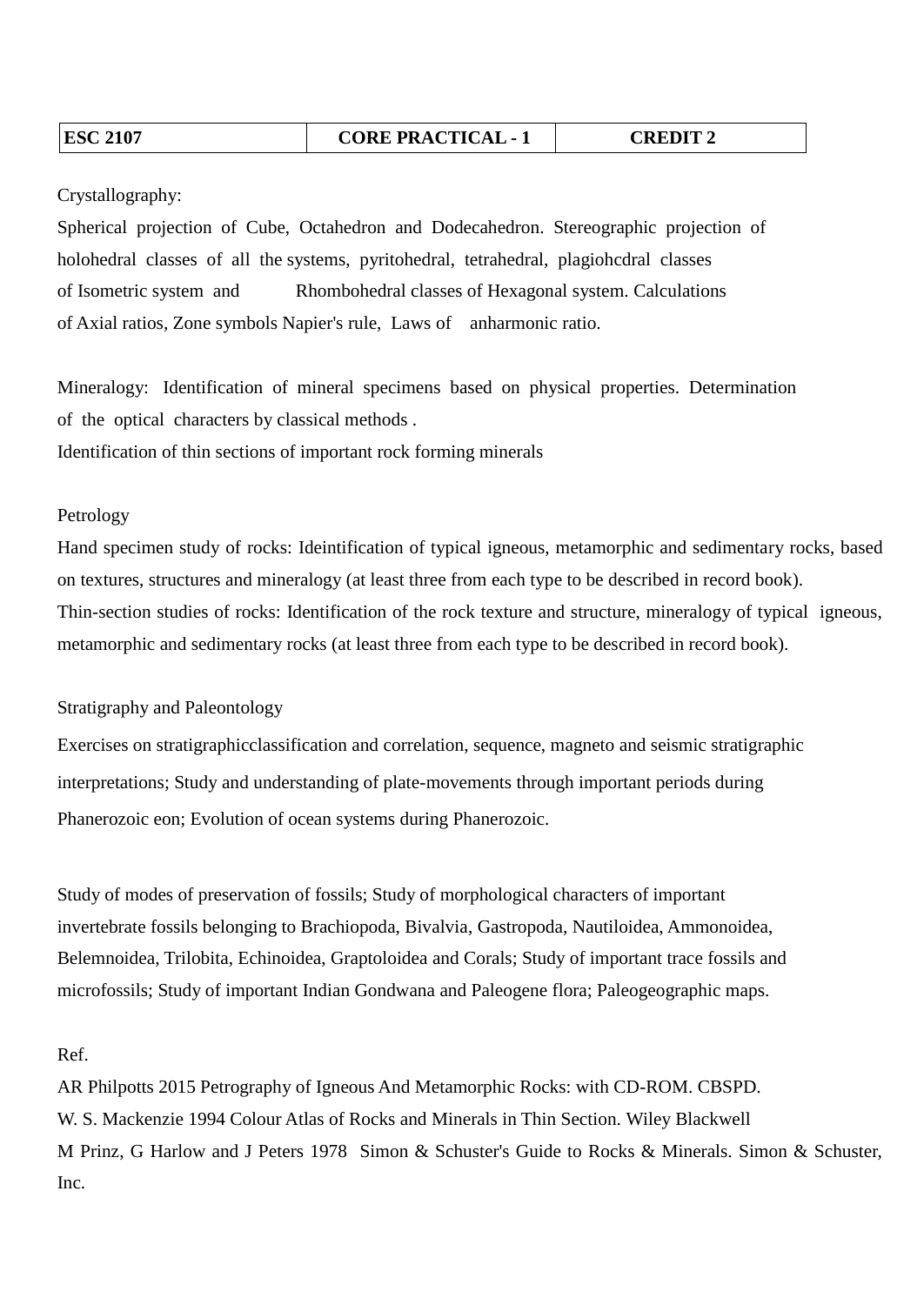| <b>ESC 2108</b> | GEOPHYSICS - CORE PRACTICAL - 2 | $\mid$ CREDIT $\gamma$ |
|-----------------|---------------------------------|------------------------|
|                 |                                 |                        |

Practicals:

Reduction of gravity data to base station; To calculate Free air and Bouguer anomaly at given station;

Interpretation of Bouguer anomaly map.

Elements of Earth Magnetic Field; Reduction magnetic data to base station; Interpretation of Magnetic anomaly map Magnetic Methods - Computations

Gravity Methods - Computations

#### **CORE SUBJECTS SEMESTER II**

| ESC 2201 | <b>HYDROGEOLOGY</b> | <b>CREDIT</b> |
|----------|---------------------|---------------|
|          |                     |               |

#### Unit 1

Origin, occurrence and distribution of water. Water on earth; Types of water — meteoric, juvenile, magmatic and sea water; Hydrological Cycle and its components; Water balance; Water-bearing properties of rocks porosity, permeability, specific yield and specific retention; Vertical distribution of water; Zone of aeration and zone of saturation; Aquifers; Classification of aquifers; Concepts of drainage basins and groundwater basins; Aquifer parameters- transrnissivity and storage coefficient; Water table and piezometric surface; Fluctuations of water table and piezometric surface; Water table contour maps; Groundwater provinces of India. Unit 2

Groundwater Hydraulics Theory of groundwater flow; Darcy's law and its applications; Determination of permeability in laboratory and in field; Flow through aquifers; steady, unsteady and radial flow conditions; Evaluation of aquifer parameters of confined, semi-confined and unconfined °aquifers -Thiem, Thies, Jacob and Walton's methods; Groundwater modelling.

Unit 3

Groundwater Exploration: hydrogeologic methods of exploration; Role of remote sensing in groundwater exploration; Surface geophysical methods — seismic, gravity, geo-electrical and magnetic methods; Subsurface geophysical methods; Yield characteristics of wells; Pumping tests- methods, data analysis and interpretation;

Unit 4

Groundwater Quality Physical and chemical properties of water; Quality criteria for different uses; Graphical presentation of groundwater quality data; Groundwater quality in different provinces in India; Groundwater contamination; natural (geogenic) and anthropogenic contaminants; Saline water intrusion.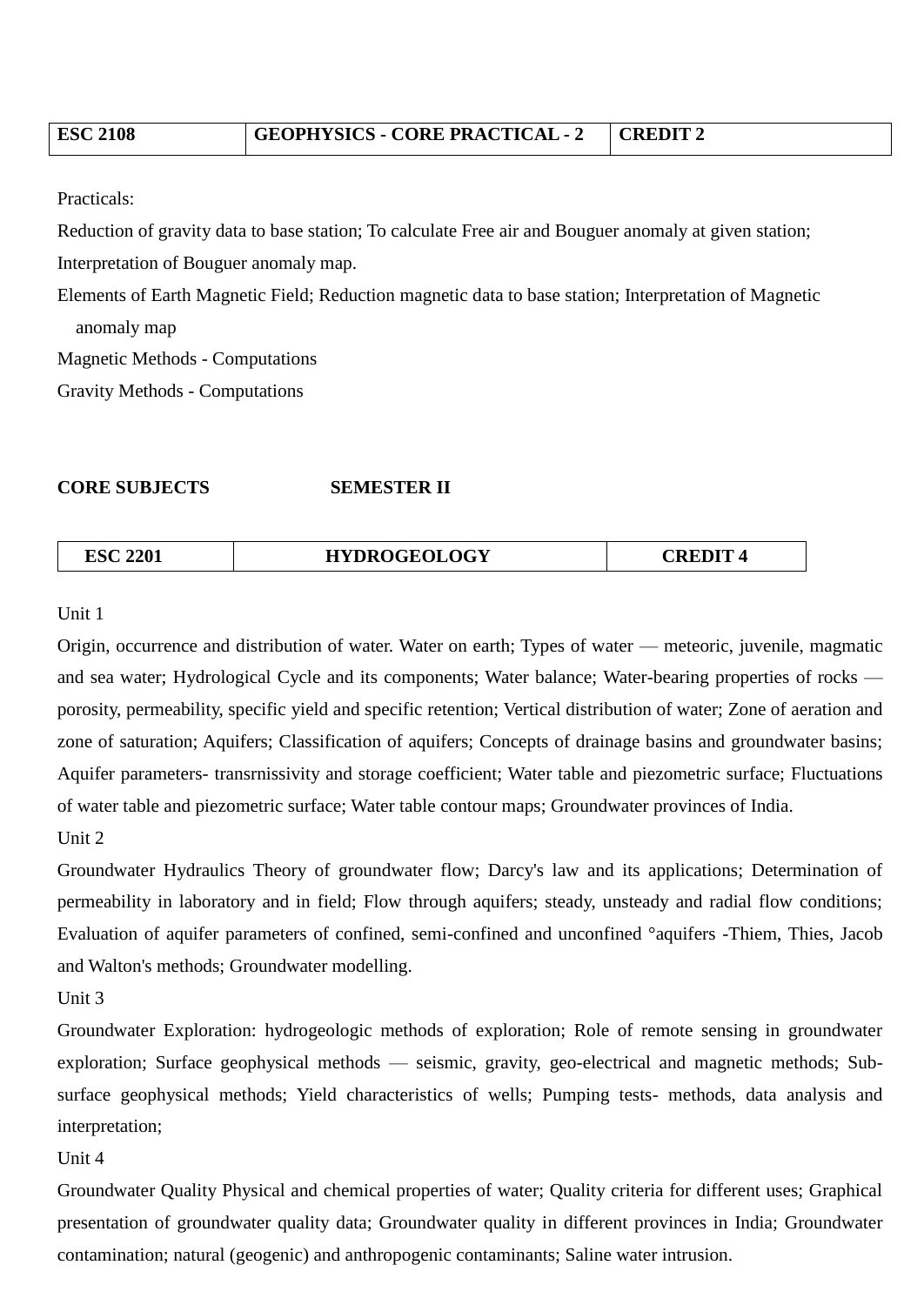Over-exploitation of groundwater and groundwater mining; Groundwater problems in urban areas; Ground water management in arid and semi-arid areas; Climate change impact on groundwater resources; Concept of sustainable development of groundwater resources; Rainwater harvesting and managed aquifer recharge.

#### RECOMMENDED BOOKS

| 1. Handbook of Applied Hydrology                 | Ven te Chow       |
|--------------------------------------------------|-------------------|
| 2. Concepts and models in Ground water Hydrology | Domenica P.A.     |
| 3. Modern Hydrology                              | Rapheal A.G.      |
| 4. Geophysical Exploration                       | Heiland C.A.      |
| 5. Geophysical Prospecting                       | Dobrin M.B.       |
| 6. Applied Geophysics                            | Telford W.M.      |
| 7. Electrical methods in Geophysical Prospecting | Keller G.V.       |
| 8. Ground Water Hydrology                        | Todd, David Keith |

Practical:

Delineation of hydrological boundaries on water-table contour maps and estimation of permeability; Determination of groundwater flow direction; Problems in calculating transmisivity, specific retention and specific yield; Interpretation of well inventory data; Analysis of hydrographs and estimation of infiltration capacity; Pumping test: time-drawdown and time-recovery tests and evaluation of aquifer parameters; Step drawdown tests, Electric resistivity sounding for delineation of fresh aquifers; Study of geophysical well logs; Estimation of TDS using resistivity and SP logs; Exercises on groundwater exploration using remote sensing techniques; Water budgeting problems.

| 2202<br><b>ESC</b> | <b>ECONOMIC GEOLOGY</b> | CREDIT<br>л |
|--------------------|-------------------------|-------------|
|                    |                         |             |

#### Unit 1

Concepts of ore genesis; Spatial and temporal distribution of ore deposits - a global perspective; processes of formation; Metallogenic deposits and plate tectonics; Mode of occurrence of ore bodies - morphology and relation to host rocks; Texture, Paragenesis and Zoning of ores and their significance; Concept of ore-bearing fluids, their origin and migration; Wall-rock alteration. Structural, Physiochemical and Stratigraphic controls. Ore microscopy – indentation hardness – reflected light microscopy.

#### Unit 2

Geothermometry and geobarometry of ore assemblage. Chemical composition of ores - bulk chemistry, trace elements; REE and isotopes (stable and radiogenic); Ore petrology of the Indian deposits. : Orthomagmatic ores of mafic-ultramafic associations - diamond in kimberlite; REE in carbonatites; Ti-V ores; chromite and PGE; Ni ores; Kuroko and Cyprus type Cu-Zn ores of silicic igneous rocks - Kiruna type Fe-P pegmatites; greisens; skarn.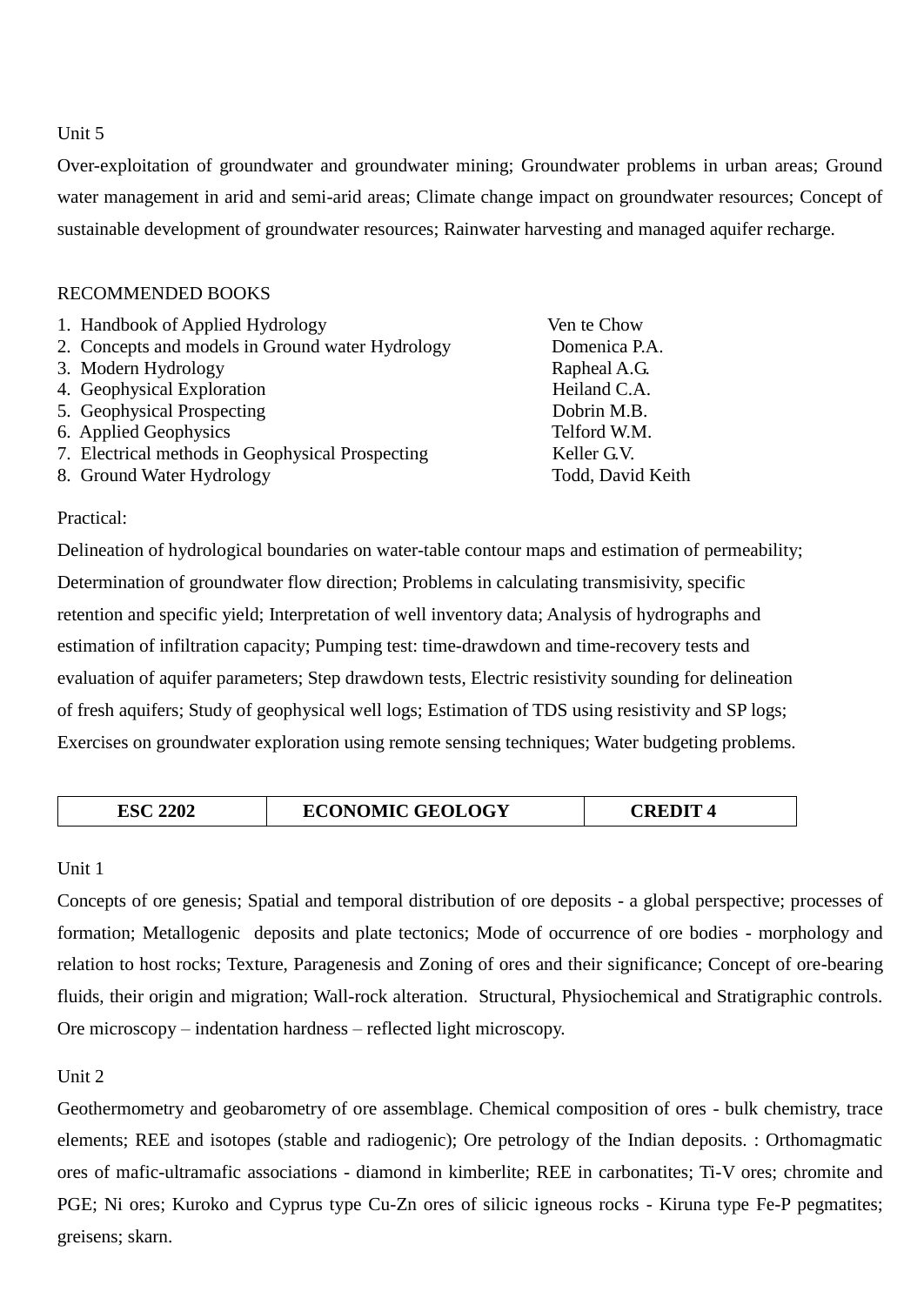Stratiform and Stratabound ore deposits (Mn, Fe, non-ferrous ores); Residual deposits - laterite, bauxite, Ni/Au laterite; Placers – elluvial, alluvial and colluvial; Ores of metamorphic affinity - metamorphism of ores;. Study of following Indian ore deposits with reference to their mineralogy, mode of occurrence, origin, geological association and geographical distribution: iron, manganese, gold, aluminum, chromium, copper, lead, zinc, nickel, PGE, uranium; **Fuels:** coal, petroleum and radioactive minerals.

#### Unit 4

Coal: Definition and origin l. Sedimentology of coal bearing strata – Rank, grade and type of coal – Indian and International classifications, Chemical characterization: Proximate and ultimate analyses – Macroscopic ingredients and microscopic constituents, concept of 'maceral' and microlithotypes. Coal Petrology, and its applications in solving industrial and geological problems – Preparation of coal for industrial purposes – coal carbonization (Coke manufacture), coal gasification and coal hydrogenation. Coal-bed methane - maturation of coal and generation of methane in coal beds – coal as reservoir – fundamentals of coal bed methane exploration and production. Coal forming epochs in the geologic past geological and geographical distribution of coal deposits in India – Geology of coalfields of India.

#### Unit 5

Petroleum: - its composition and different fractions - Origin, nature and migration (primary and secondary) of oil and gas – Transformation of organic matter into kerogen, organic maturation, thermal cracking of kerogen characteristics of reservoir rocks and traps (structural, stratigraphic and combination) – Prospecting for oil and gas, drilling and logging procedures – Oil bearing basins of India and the world. Geology of the productive oilfields of India – Status of oil and natural gas in India.

- 1. L Thomas 2002 Coal Geology, John Wiley & Sons
- 2. L Thomas 1992 Handbook of practical coal geology, Wiley
- 3. I Suárez-Ruiz and JC Crelling 2008 Applied Coal Petrology: The Role of Petrology in Coal Utilization, Academic Press
- 4. RE. Chapman 2000 Petroleum Geology, Elsevier
- 5. RC. Selley and SA Sonnenberg 2014 Elements of Petroleum Geology, Academic Press
- 6. Evans A M 1993 Ore Geology and Industrial Minerals: an introduction. Blackwell Scientific Publications
- 7. JR Craig and DJ Vaughan 1981 Ore microscopy and ore petrography, Wiley
- 8. AM Bateman 1950 Economic mineral deposits, John Wiley & Sons
- 9. Arndt N, Kesler S and Ganino C 2015 Metals and Society: an Introduction to Economic Geology  $2^{nd}$ Edition. Springer.
- 10. Misra K C 1999 Understanding Mineral Deposits. Kluwer Academic Publishers
- 11. Robb L 2005 Introduction to Ore-forming Processes. Blackwell Scientific Publications
- 12. Sarkar SC and Gupta A 2012 Crustal Evolution and Metallogeny in India. Cambridge University Press.
- 13. Taylor R 2009 Ore Textures: Recognition and Interpretation. Springer
- 14. Valdiya KS 2017 The Making of India: Geodynamic Evolution 2<sup>nd</sup> edition. Springer.
- 15. EN Cameron 1961 Ore Microscopy. Wiley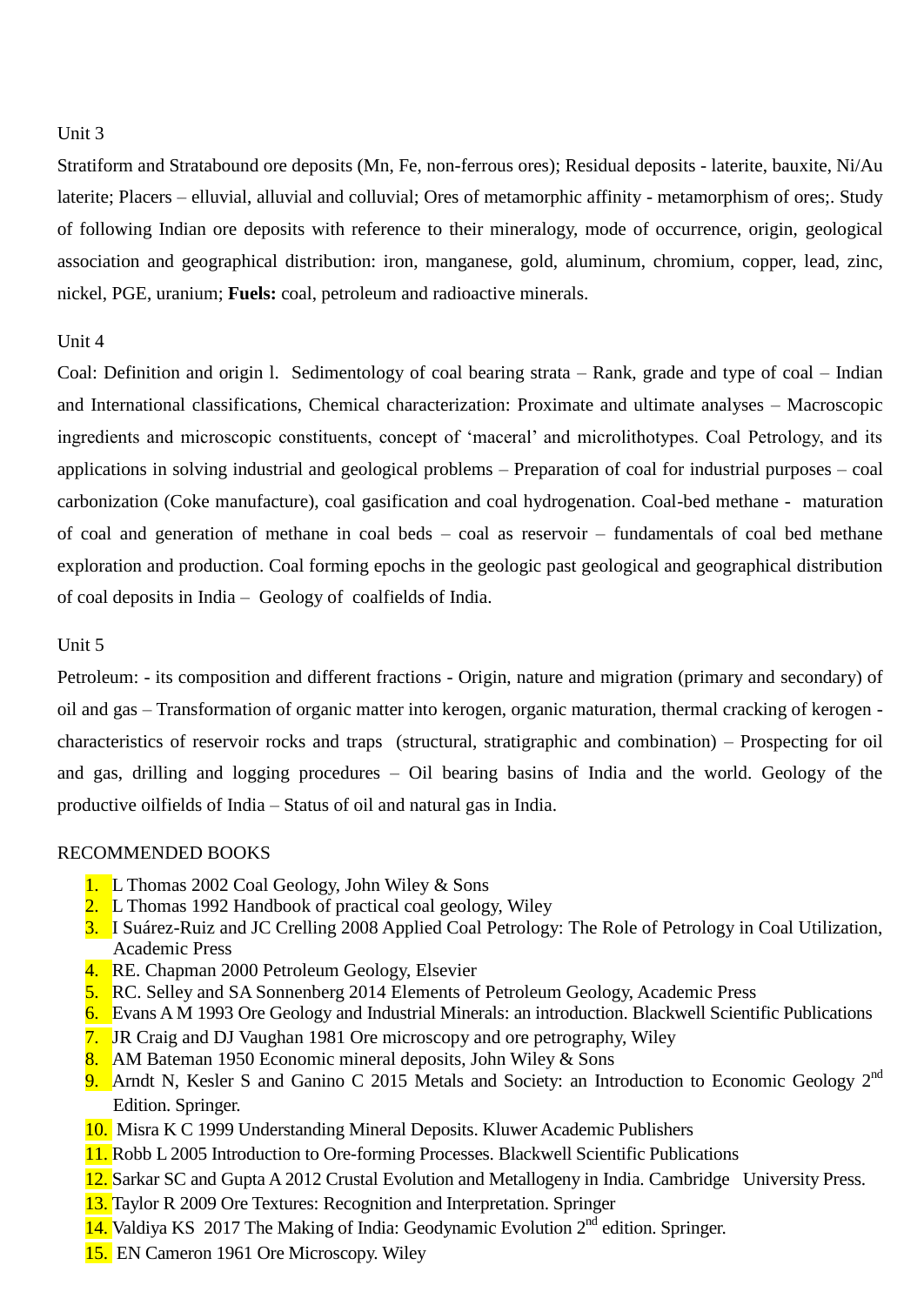| <b>ESC 2203</b> | <b>STRUCTURAL GEOLOGY</b> | <b>CREDIT 3</b> |
|-----------------|---------------------------|-----------------|
|                 |                           |                 |

Mechanical principles and properties of rocks and their controlling factors; theory of rock failure; concept of stress and strain; two dimensional strain and stress analysis; types of stress and strain ellipses and ellipsoids, their properties and geological significance; strain marks in naturally deformed rocks.

Unit 2

Folds - Geometric classification of folds; mechanics of folding and buckling; folding in shear zones; distribution of strains in folds; structural analysis in terrain with multiple deformation.

Unit 3

Faults - Causes and dynamics of faulting; strike- slip faults; normal faults; overthrust and nappe Fractures and joints- their nomenclature; age relationship; origin and significance, introduction to petrofabric analysis. Stress and strain ellipsoids and their use in the study of faults and joints. Stereographic and equal area projections in structural geology.

Unit 4 Tectonites - classification, tectonic fabric, Axial-plane foliation and its origin, Fracture cleavage, crenulation cleavage and transposed foliation. Use of axial plane foliation and fracture cleavage in the determination of major structures. Lineation - types, classification and origin.

Unit 5

Fundamental concepts of geotectonics; tectonics of Precambrian orogenic belts of India; tectonic framework of India; Seismicity in India

- 1. J G. Ramsay and M I Huber 1987 The Techniques of Modern Structural Geology: Folds and Fractures 1<sup>st</sup> Edition. Academic Press.
- 2. GH Davis, SJ Reynolds and CF Kluth 2011 Structural Geology of Rocks and Regions 3<sup>rd</sup> Edition Wiley
- 3. Price, N.J. and Cosgrove, J.W. (1990) Analysis of Geological Structures  $1<sup>st</sup>$  Edition Cambridge University Press
- 4. P Kearey, K A Klepels, F J Vine 2009 Global Tectonics 3<sup>rd</sup> Edition Wiley Blackwell
- 5. B.K. Chakrabarti 2013 Geology of the Himalayan Belt: Deformation, Metamorphism, Stratigraphy. Elsevier
- 6. M P Billings (1972) Structural Geology, Prentice-Hall
- 7. Hobbs, B.E., Means, W.D. and William, P.F. (1976), An Outline of Structural Geology, John Wiley and Sons.
- 8. Park, R.G. (1989), Foundation of Structural Geology, Blackie.
- 9. Ragan, D.M. 2009 Structural Geology: an Introduction to Geometrical Techniques.  $4<sup>th</sup>$  ed. Cambridge University Press
- 10. Turner, E.J. and Weiss, L.E. (1963), Structural Analysis of Metamorphic Tectonites, Mc. Graw Hill, 545p.
- 11. Twiss, R.J and Moores, E.M. (2007). Structural Geology, W.H.Freeman and Company, 695p.
- 12. H Fossen 2016 Structural Geology 2<sup>nd</sup> Edition Cambridge University Press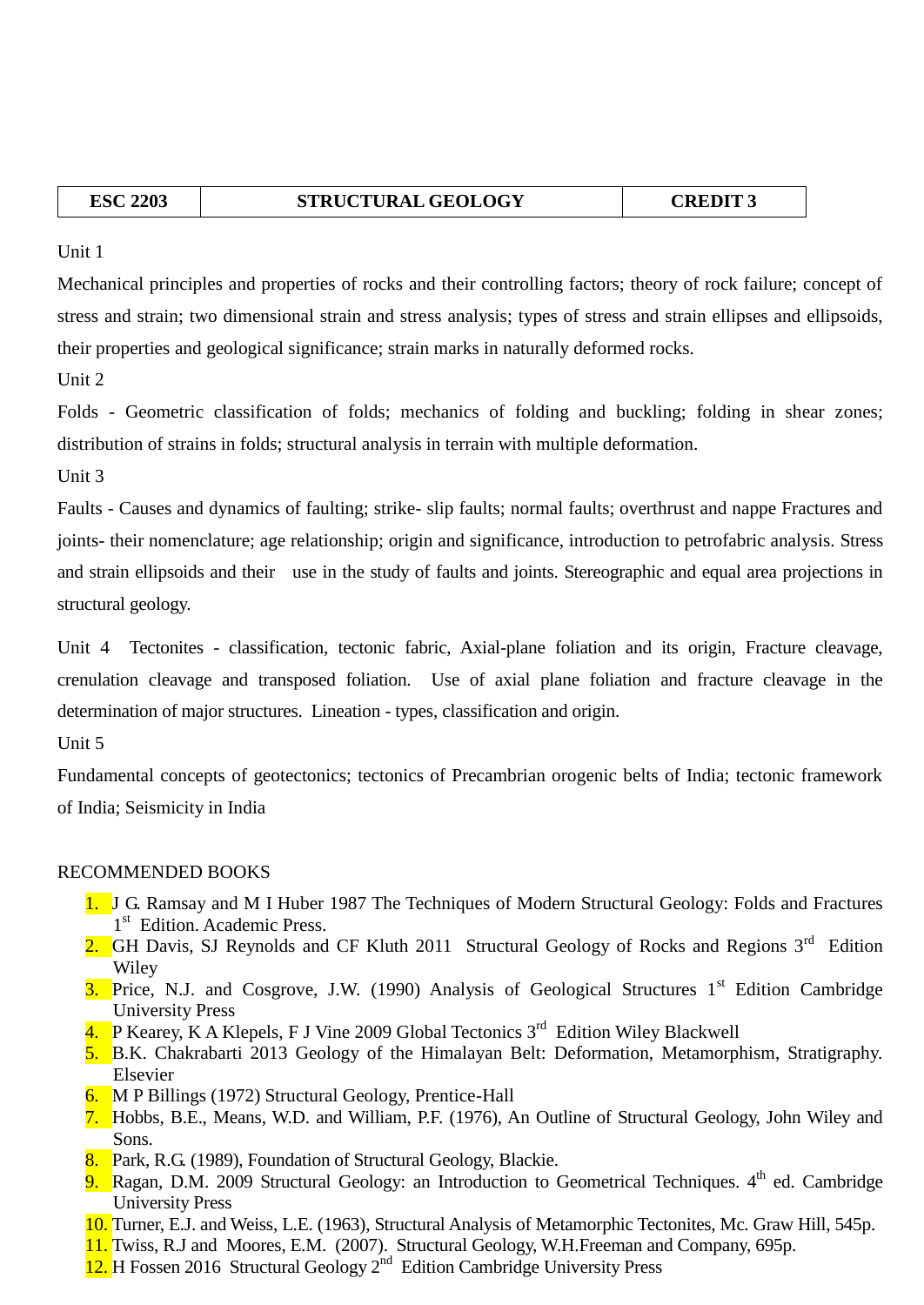### **ESC 2204 GEOPHYSICS II (SEISMIC PROSPECTING & WELL LOGGING) CREDIT 4**

Unit 1

Theory of elasticity, Equation of motion and its solution in terms of displacement for an elastic isotropic body. Body waves and surface waves, their characters and passage through the earth, Reflection and refraction of elastic waves, Principles of seismographs; chief types, construction and standardization, damping, Interpretation of seismograms; Travel time curves,

Unit 2

Seismic wave propagation in different type of rocks, various forms of waves and their characteristic,Travel times of direct refracted, reflected and head waves over multi-layered earth. Marine seismic data acquisition – Energy sources, bubble oscillations, hydrophones and streamer, analog and digital recording, dynamic range. Seismic reflection and refraction surveys – single and multichannel reflection profiling,

Unit 3

Seismic data processing and interpretation – Seismic signal, sampling theorem and digital representation, multiplexing and demultiplexing, correlation, convolution and filtering operations, deconvolution. Isochron and isopach maps, seismic sections of anticlines and faults, migration and application of seismic confirmation to stratigraphic interpretation.

#### **Unit 4**

Fundamental concepts in borehole geophysics - formation factor, porosity, permeability, formation water resistivity, water saturation, irreducible water saturation, hydrocarbon saturation, residual hydrocarbon saturation, Archies and Humbles equations. Principles, techniques and interpretation of SP, Resistivity and Microresistivity logs, Nuclear logs, Acoustic impedance and propagation logs, Temperature log, Caliper log, Dip and Directional logs. Evaluation of different parameters, Applications in groundwater, metallic and nonmetallic exploration.

#### **Unit 5**

Subsurface Formation evaluation, Oil well technology; Drilling fluids; Logging techniques Imagescanning methods; Data acquisition and interpretation; M-N plots; Estimation of physical parameters of rock formations; case studies.

#### References:

| C.F. Richter            |
|-------------------------|
| K.E. Bullen             |
| M. Bath                 |
| Telford, Geldart et. al |
| Sheriff & Geldart       |
| M.B. Dobrin.            |
|                         |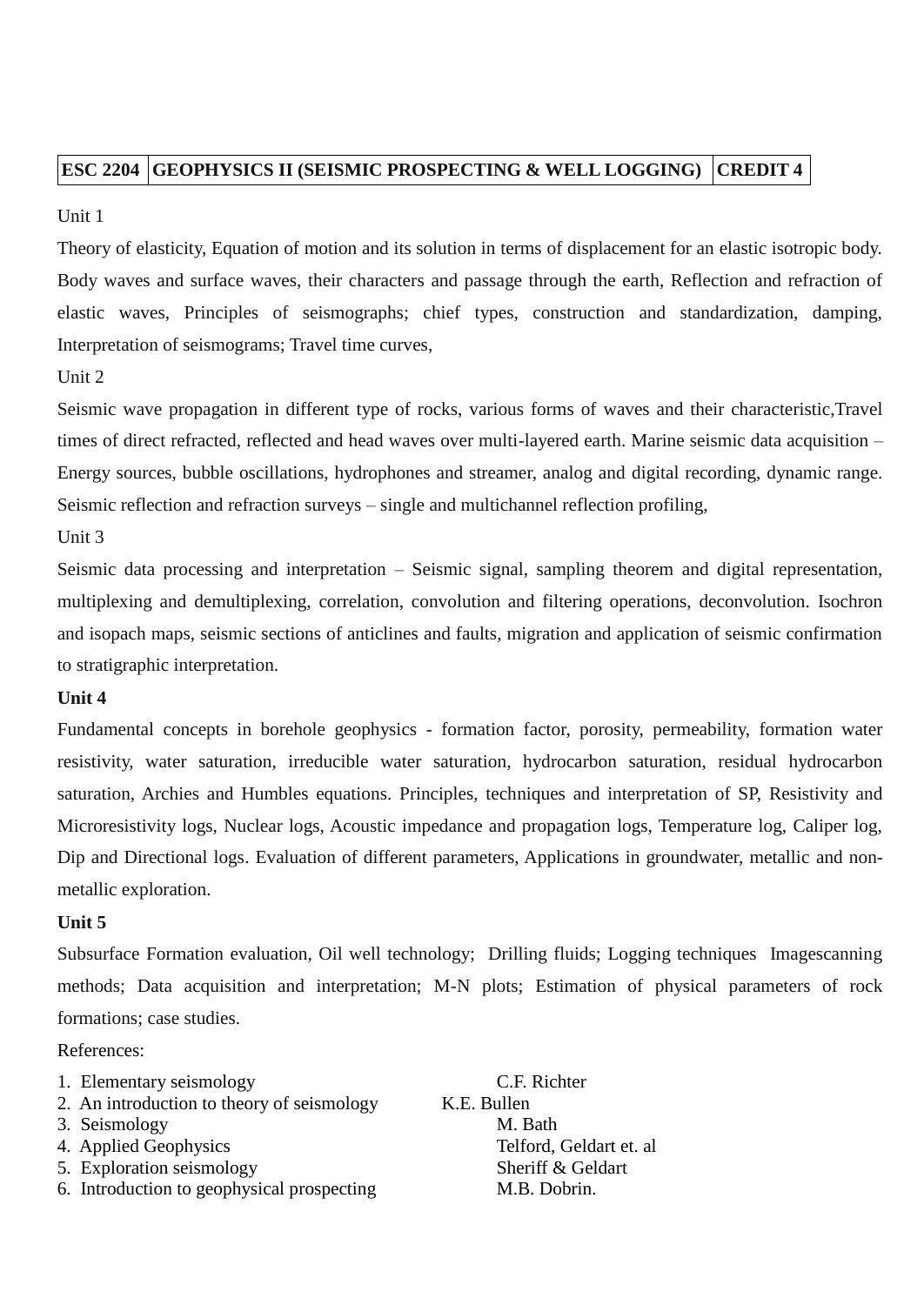| n C<br>v | 205 |  |
|----------|-----|--|
|          | .   |  |

**ESC 2205 CREDIT 3** 

Unit 1

Introduction of Geochemistry and Cosmochemistry. Origin of elements; Chemical composition and properties of Earth's layers. Atmosphere: layers, chemical composition and evolution. Goldschmidt's geochemical classification. Isotope Geochemistry - stable and radiogenic isotopes.

Unit 2

Concept of enthalpy, free energy; chemical potential; fugacity, Structure and types of atoms. Internal structure of atoms, atomic weights. Types of chemical bonding. Ionic radii. Coordination number. Lattice energy. Ionization potential. Electronegativity. Pauling's rule. Cosmochemistry; Meteorites – chondritic, achondritic; cosmic dust, tektites.

Unit 3

Ionic substitution in minerals. Eh and pH diagrams, limits of Eh and pH in nature; oxidation and reduction in sedimentation. Geochemical cycles.. Geochemical classification of elements. Distribution of elements in igneous, metamorphic and sedimentary rocks. Rare-earth and transition element geochemistry.

Unit 4

Unstable isotopes - decay scheme of K-Ar, U-Pb, Sm-Nd, Rb-Sr; Lu-Hf, <sup>14</sup>C. Radiometric dating of single minerals and whole rocks; Stable isotope geochemistry and its application in Geology. Instrumentation – AAS, ICP-OES, ICP-MS, XRF, EPMA, NMR, XRD, SEM-EDS, IRMS, MC-ICP-MS, TIMS

Unit 5

Concept of geochemical-biogeochemical cycling and global climate; Hydrosphere: the hydrological cycle, composition of natural waters, river waters and ground water. Biosphere.-Introduction, mass and composition. Biogenic deposits. Geochemical evolution of the Earth.

- 1. K. H. Wedepohl (1971) Geochemistry, Holt, Rinehart and Winston
- 2. F. Albarède (2003) Geochemistry: An Introduction, CAMBRIDGE PRESS
- 3. John Victor Walther (2005)Essentials Of Geochemistry, Jones & Bartlett Learning
- 4. Konrad Bates Krauskopf, Dennis K. Bird (1995) Introduction to geochemistry, McGraw-Hill
- 5. Brian Harold Mason, Carleton B. Moore (1982)Principles of geochemistry, Wiley
- 6. Gunter Faure, Teresa M. Mensing (2005) Isotopes: principles and applications, Wiley
- 7. Kula C. Misra (2012) Introduction to Geochemistry: Principles and Applications, John Wiley & Sons
- 8. Giulio Ottonello (1997)Principles of Geochemistry, Columbia University Press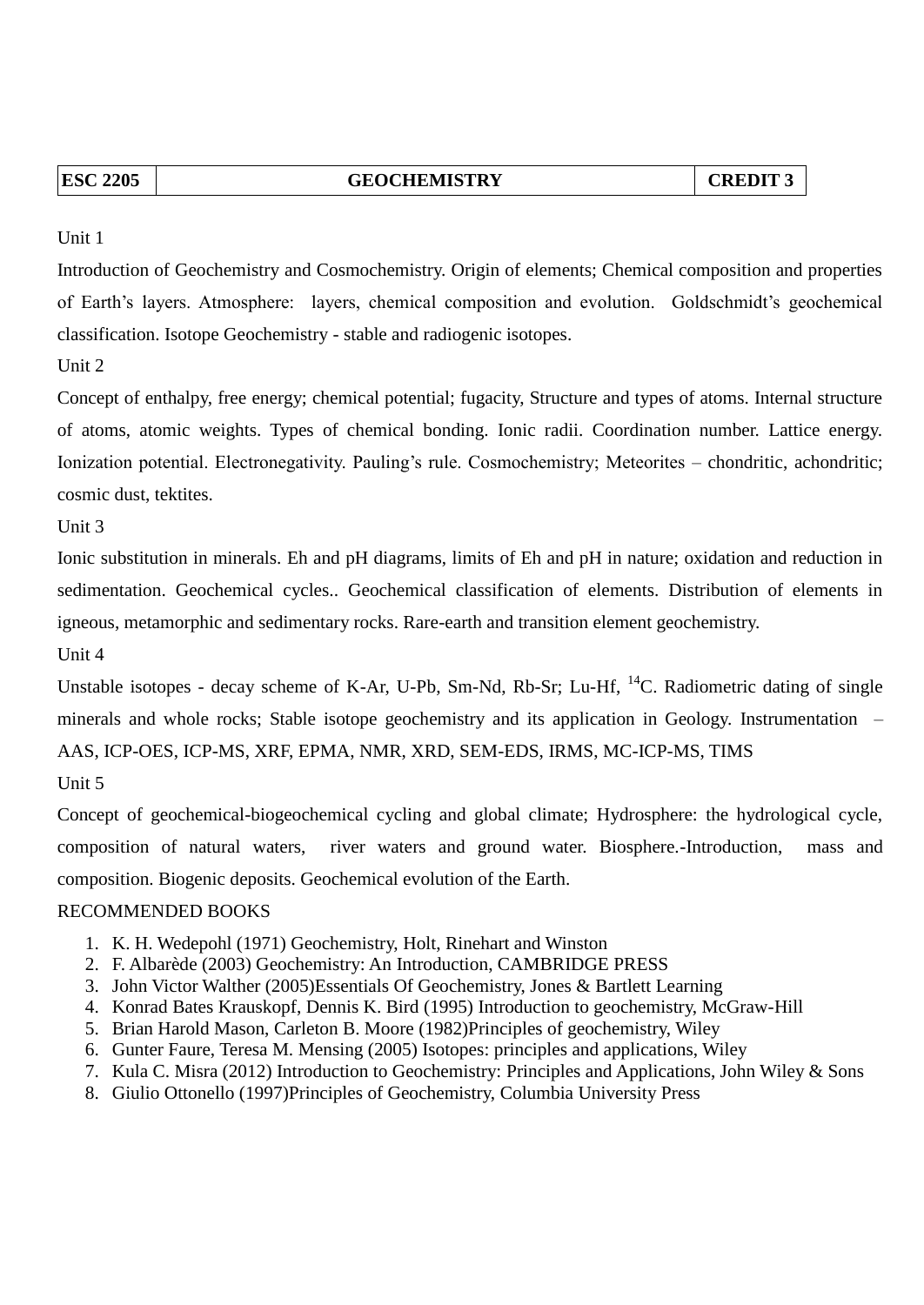Mineral exploration-Triangulation-Establishment of Local Base from National Grid Base-Review of Surface Mapping and Underground Mapping-Different Plans and Sections-Search for ore–Surface and Concealed Guides to ore - Persistence of ore in depth– Preliminary Investigations–Trenching, pitting, Data Interpretation – Drilling from pits.

#### **Unit 2**

Ore reserve estimation- Reserves and Resource – Types and Classification -Geological / Techno economic Considerations in Reserve Classification-Reserve Estimation Methods – Surface and Underground Deposits. Mineral prospecting-Macro/Micro Economic Considerations-Sampling – Types-Sampling Quantity-Spacing, Sampling error of Mean-Sample Data Processing-Interpretation-Surface/underground mining terms and definition-Drilling – Core, Diamond Drilling arrangement- Core logging.

#### **Unit 3**

Elements of mining: mining methods; various types of surface and underground mining methods; factors involving in selection of open cast and underground mining methods; salient features of benchmining, shrinkage stopping, sub-level stopping and sub-level top slicing; coal mining methods: room and pillar method, long wall method. Explosives: types, storage and precautions in handling; blasting: various patterns of blast holes and methods of their charging and blasting. National mineral policy. Environmental issues. EIA and EMP in mining.

#### **Unit 4**

Engineering properties of rocks- Rock description and engineering classification of rocks – weathering and its significance in engineering site- Engineering properties of rocks and soils, RMR, RQD methodsdetermination of engineering properties in field and laboratory. Geological investigations for coastal development- Coastal erosion and accretion process and its impact-Geological investigations for harbor construction-Coastal protection structures-Sea walls, bulk heads, groins, jetties.

#### **Unit 5**

Geological investigations for construction of Dam and Tunnels- Dams -geological investigations- suitability of site, geological profile from catchment area to Dam site- lithology, structures, topography, slope, drainage system- groundwater studies in reservoir sites-reservoir site investigations, siltation analysis-Geological investigations for soft rock and hard rock tunnels construction. Geotechnical studies and land subsidence-Landslide - Classification, causative factors, and control measures. Land subsidence, factors, causes and remedial measures. Geological considerations for monitoring of landslides.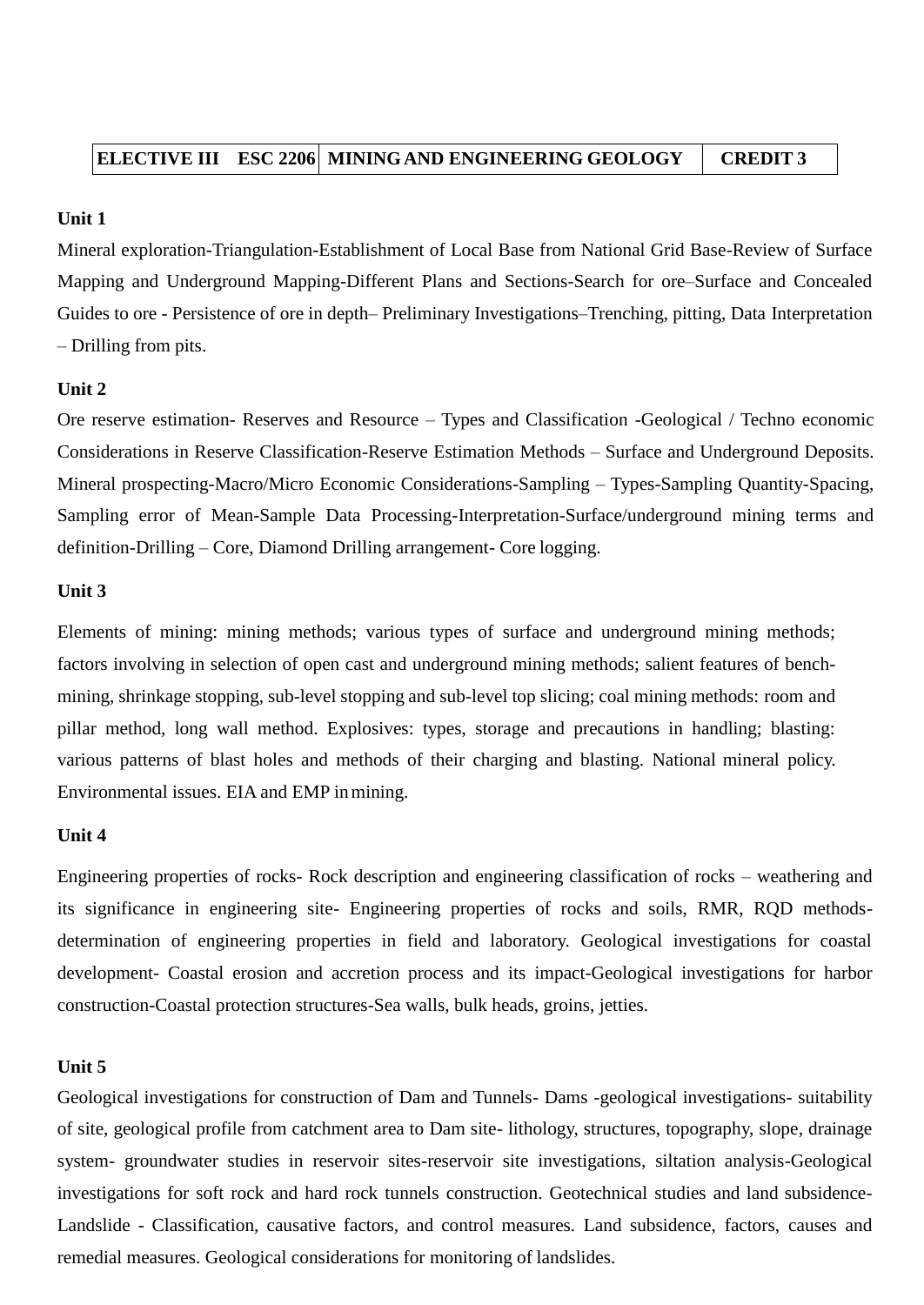#### .RECOMMENDED BOOKS

- 1. William C. Peters (1978) Exploration and mining geology, Wiley
- 2. Willard C. Lacy (1983) Mining geology, Hutchinson Ross Pub. Co
- 3. Roger W. Majoribanks (1997) Geological Methods in Mineral Exploration andMining, Springer
- 4. James Park (1906)A text-book of mining geology for the use of mining students and miners, J.B.Lippincott company
- 5. Hugh Exton McKinstry (1948)Mining geology, Prentice-Hall
- 6. Vasudev Kanithi (2012) Engineering Geology, University press
- 7. Parbeen singh, Engineering Geology
- 8. Bangar K.M (2011) Principles of Engineering Geology
- 9. Courses in Mining Geology**,** Arogyaswamy, Oxford & IBH Pvt. Ltd.3rd Ed. 1999
- 10. Beth Thorpe, Mining Geology-Exploration and Management, Syrawood Publishing House, 2016.
- 11. Robert Stevens, Mineral Exploration and Mining Essentials, Pakawau GeoManagement Inc, Reprinted, 2012.

1.

| <b>ELECTIVE IV ESC 2207</b> | <b>CLIMATE CHANGE AND</b> | <b>CREDIT3</b> |
|-----------------------------|---------------------------|----------------|
| <b>(OPEN ELECTIVE)</b>      | <b>POLAR SCIENCES</b>     |                |

#### Unit 1

Introduction to Climate : The Earth's Climate Machine Definitions,Climate and Weather, Clouds, Storms and Climate-Cloud Formation,, Tropical Cyclones Anticyclones- Global Warming Climate in the Spotlight; the Spectra of Scientific Opinion. The Earth's Natural Greenhouse Effect-General Overview, the radiative balance, greenhouse gases - An Overview, The role of carbon dioxide, methane, nitrous oxide, and water vapour on climate change, Major Uncertainties.

Unit 2

Polar regions as an indicator of climate change,  $CO<sub>2</sub>$  Emissions, Human Emissions of  $CO<sub>2</sub>$ . Carbon Cycling: Some Examples, the Physical Carbon Pump, the Biological Carbon Pump, the Marine Carbon Cycle, and the Terrestrial Carbon CycleGlobal Ocean Circulation: Introduction and Overview; El Niño and the Southern Oscillation; El Niño and its Effects; Indian Ocean Dipole; Upwelling and Climate. Outlook for the Future: IPCC projections;; Computer Modeling.

Unit 3

Description of the climate system Ggreenhouse effect and the effect of trace gases and aerosols, Ffeedbacks in the climate system, climate change in the past, ice ages, proxy records, abrupt climate change, Instrumental record of climate, Climate variability on various time-scales, simple models of climate, General Circulation Models, natural and anthropogenic climate change: detection and attribution, impacts and mitigation

#### Unit 4

Overview of Polar Geology & Geography and Climate;; Physical characteristics; weather and climate, ice coring in Antarctica for paleo-environment studies, logistics operational aspects of Antarctic Science, opportunities, Governance and protection of Antarctic environment, International linkages. Ice characteristics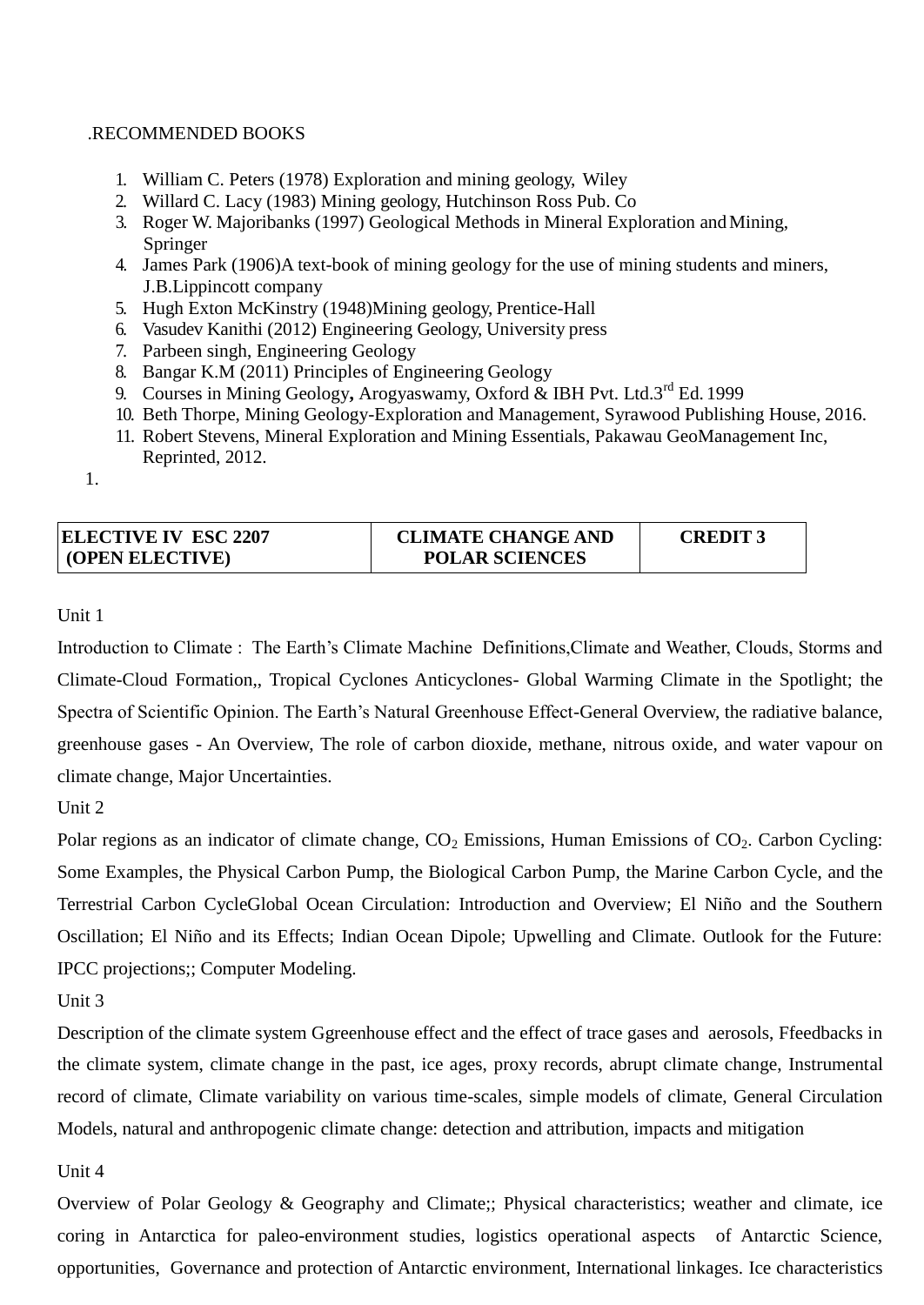and physical oceanography of polar seas; Sea ice: types, physical and mechanical properties, heat flux, temporal and spatial distribution, melting and freezing processes, forecasting models, and remote sensing of ice/snow covered surfaces. Microbial geochemistry of ice. Currents and water masses, deep and bottom water formation, fronts and eddies, polynya processes, and underwater acoustics.

#### Unit 5

Arctic; Operational aspects of Arctic meteorology, including polar lows, boundary layer and marginal ice zone influences. Polar oceanography: Sea ice amount, seasonal distribution, melting and freezing processes, physical and mechanical properties, drift and predictions. Currents and water masses, deep and bottom water formation, fronts and eddies. Indian Polar programme: History and status.

### RECOMMENDED BOOKS

- 1. Kendal McGuffie, Ann Henderson-Sellers (2005) A Climate Modelling Primer, John Wiley & Sons
- 2. Dennis L. Hartmann (1994) Global Physical Climatology, Academic Press
- 3. Lee R. Kump, James F. Kasting, Robert G. Crane (2004) The Earth System, Pearson Prentice Hall
- 4. Leslie Daryl Danny Harvey (2000) Global warming: the hard science, Prentice Hall
- 5. John E. Harries (1990) Earthwatch: the Climate from space, Wiley
- 6. Barrie Pittock (2009) Climate Change: The Science, Impacts and Solutions, CSIRO Pub
- 7. Matthias Ruth, Mari Eugenia Ibarrara (2009) Distributional Impacts of Climate Change and Disasters: Concepts and Cases, Edward Elgar Publishing
- 8. William Kininmonth (2004) Climate Change: A Natural Hazard, multi-science publishing
- 9. Bettina Kaiser; Becky Allen; Sandra Zicus. (2010) Polar Science and Global Climate: An international resource for education and outreach, Pearson Custom Publishing
- 10. Walker O. Smith (1990) Polar oceanography: chemistry, biology and geology, Academic Press
- 11. Walker O. Smith, Jr., David Barber (2007) Polynyas: Windows to the World: Windows to the World, Elsevier
- 12. W. R. Siegfried, Patrick Richard Condy, Richard M. Laws (1985) Antarctic nutrient cycles and afood webs, Springer-Verlag
- 13. Lance Tufnell (1984) Glacier hazards, Longman
- 14. Michael P. Lizotte, Kevin R. Arrigo (1998)Antarctic sea ice: biological processes, interactions and variability, American Geophysical Union
- 15. Norbert Untersteiner (1986)The Geophysics of sea ice, Plenum Press
- 16. Matti Leppäranta (1998)Physics of ice-covered seas, Dept. of Geophysics, University of Helsinki
- 17. Matti Lepprãnta (2005)The Drift Of Sea Ice, Springer
- 18. Ola M. Johannessen, Robin D. Muench (1994) The polar oceans and their role in shaping the global environment, American Geophysical Union
- 19. Jen Green (2005) Arctic Ocean, World Almanac Library

| ' – PRACTICAL -<br><b>ESC 2208</b><br>CORE<br>CREDIT |
|------------------------------------------------------|
|------------------------------------------------------|

#### **Structural Geology**

- **1.** Description and interpretation of topographic features in geological maps
- **2.** Interpretation of geological maps and identification of unconformities, folds, faults
- **3.** Stereographic projection in solving structural problems involving folds
- **4.** Preparation of Rose, Beta and Pi diagrams and interpretations.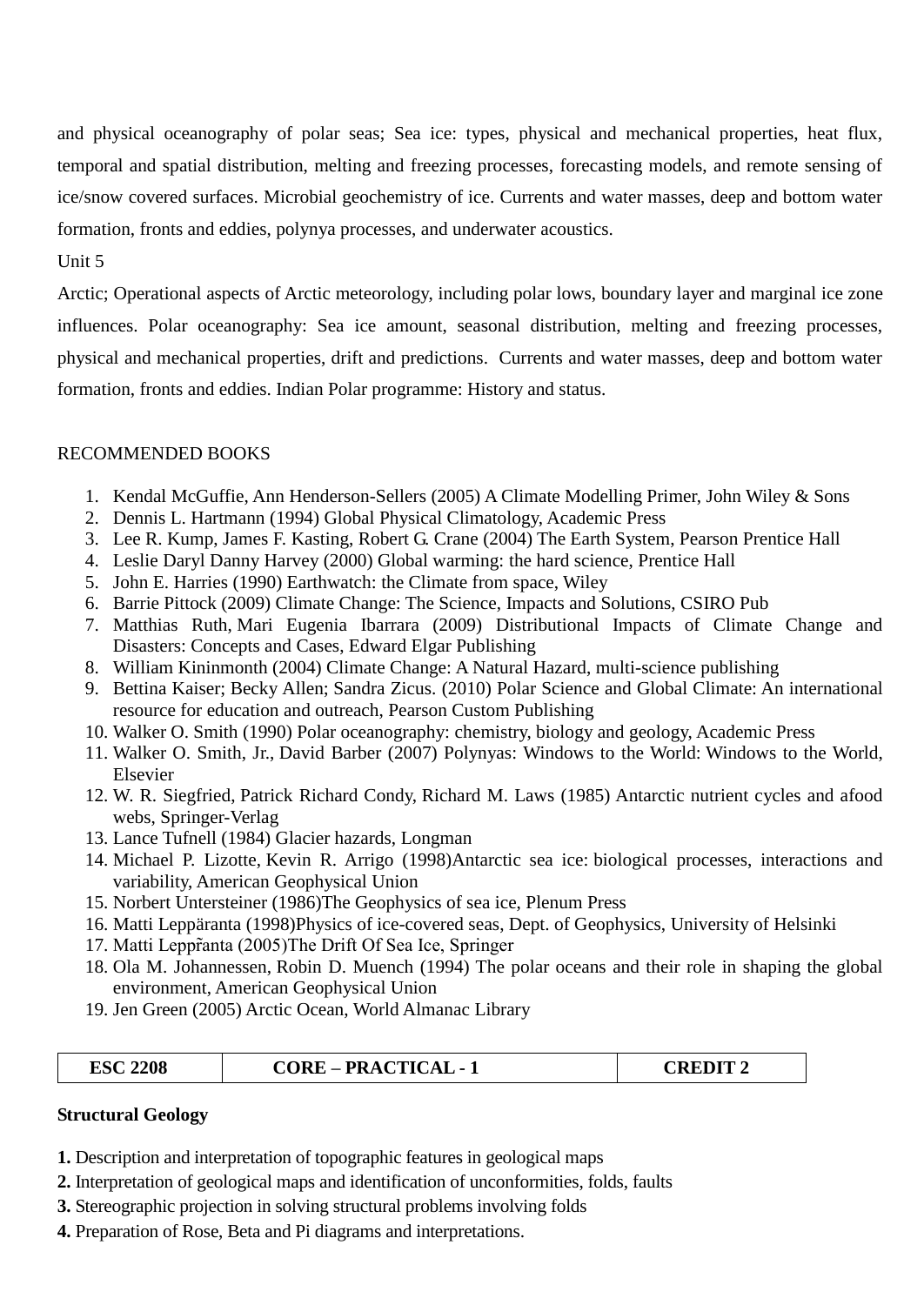Ref:

RJ Lisle 2003 Geological Structures and Maps: A Practical Guide, 3<sup>rd</sup> Edition. Butterworth-Heinemann AL Coe 2010 Geological Field Techniques 1<sup>st</sup> Edition. Wiley-Blackwell PR Leyshon and RJ Lisle 1996 Stereographic Projection Techniques in Structural Geology. Butterworth-Heinemann

### **ESC 2209 CORE - PRACTICAL -2 CREDIT 2**

**Seismic Prospecting:** Computations, study of seismic reflection and refraction seismograms **Geochemistry Practicals**

Sample preparation methods (Destructive and non-destructive), A-solution and B-Solution preparation. Wet chemical analyses and titrimetric analyses of major and some trace elements.

#### **CORE SUBJECTS SEMESTER III**

| <b>REMOTE SENSING AND GIS</b><br><b>CREDIT 3</b><br><b>ESC 2301</b> |  |
|---------------------------------------------------------------------|--|
|---------------------------------------------------------------------|--|

Unit  $-1$ 

Introduction to Remote Sensing – Energy sources and Radiation principles, Energy equation, EMR and Spectrum – EMR interaction with Atmosphere – Atmospheric Windows - Scattering, Absorption – EMR interaction with Earth surface features; reflection, absorption, emission and transmission – Spectral response pattern –Vegetation, Rocks, Soil, Water bodies – Spectral properties and characteristics.

#### Unit  $-2$

Introduction- Active, Passive, Optical Remote sensing, Visible, Infrared, thermal, Platforms and sensors- orbit types– Resolution. Microwave Remote sensing sensors, Concept of Microwave Remote sensing, SLAR, SAR Scattro meter – Altimeter, Characteristics, Image interpretation characters.

Unit  $-3$ 

Land observation satellites, characters and applications, IRS series, LANDSAT series, SPOT series, High resolution satellites, character and applications, CARTOSAT series, IKONOS Series, QUICKBIRD series, Weather/Meteorological satellites, INSAT series, NOAA, GOES, NIMBUS Applications, Marine observation satellites; OCEANSAT

Unit  $-4$ 

Introduction to Geographical Information Systems: Maps and Spatial information – Computer Assisted Mapping and Map Analysis. Components of Geographical Information System –Introduction – GPS satellites – Components – Satellite Ranging – Codes - Basics of Geodesy – Branches, Applications and Observations of Geodesy. Digital Elevation Models: TIN – DEM.

Unit  $-5$ 

Map projections in GIS – Coordinate System – Georeferencing – Data Structures for Geographic Information Systems – GIS Entities – Point, Lines and Polygon.Data Quality, Errors and Natural Variation: Sources of error – Errors resulting from natural variation and original measurements. Errors arise through processing – Problems and Errors arising from overlay and boundary intersections – raster and vector maps; Errors resulting in raster and vector maps – Errors associated with overlaying two or more polygon networks.

#### RECOMMENDED BOOKS:

1. Principles of Geographical Information System for Land Resource Assessment, P.A. Burrough, Clarendon Press, Oxford, 1986.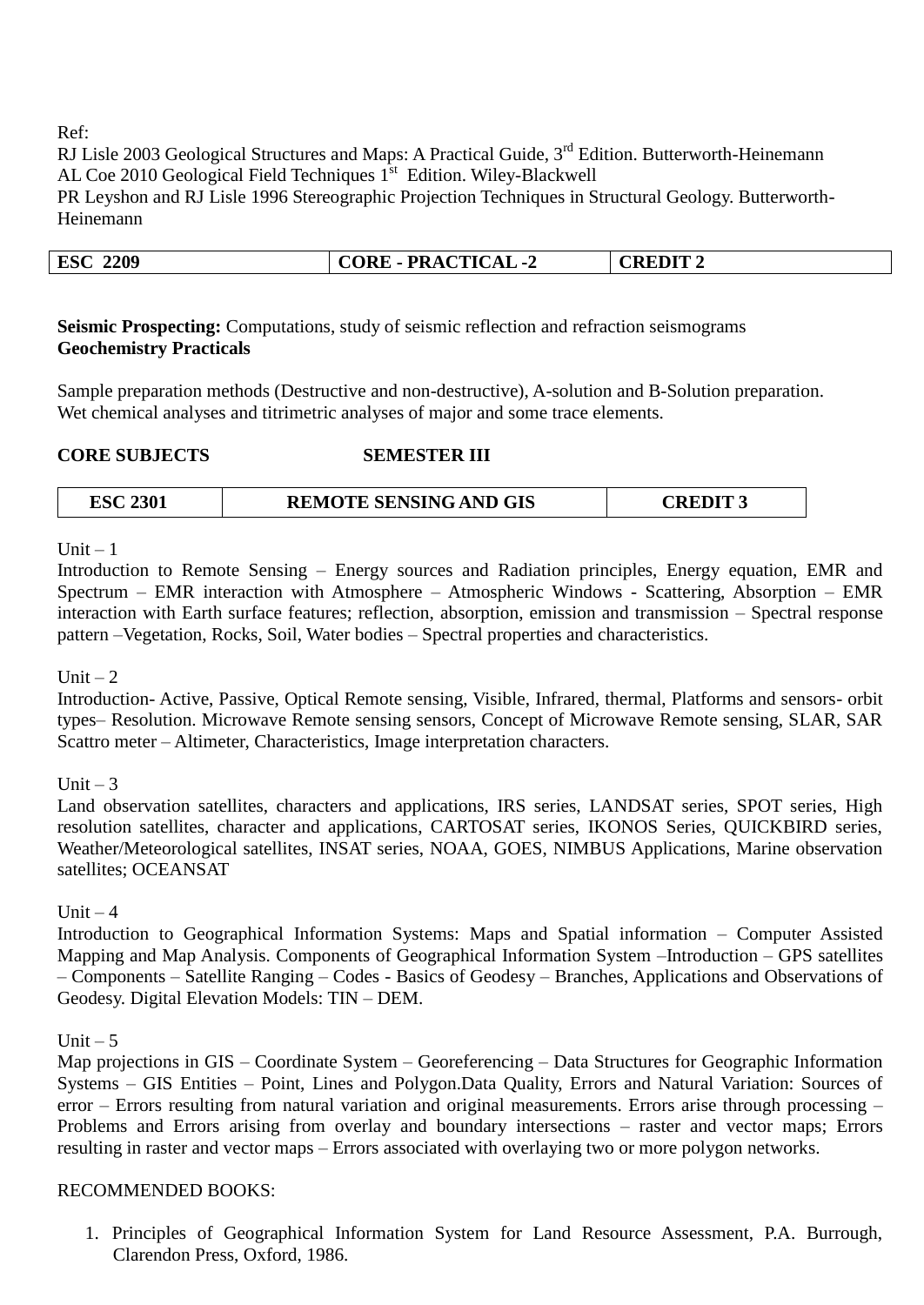- 2. Geographic Information Systems, T.R. Smith &Piqent, London Press, 1985.
- 3. Principles of data base systems, J.D. Ullman, Computer Science Press.
- 4. Paul Jude Gibson, Introductory Remote Sensing: Principles and Concepts, Routledge, 11 New Fetter Lane, Landon, UK. 2000. ISBN: 0-415-17024-9
- 5. M. Anji Reddy, Textbook of Remote Sensing and Geographical Information systems, BS Publications, Hyderabad**.** 2011. ISBN: 81-7800-112-8
- 6. A.M.Chandra and S.K. Gosh. Remote Sensing and GIS, Narosa Publishing Home, New Delhi 2009.
- 7. Thomas M. Lillesand, Ralph W. Kiefer, Jonathan W. Chipman, Remote sensing and image interpretation John Wiley & Sons, 2008

| <b>ESC 2302</b> | <b>OCEANOGRAPHY</b> | <b>CREDIT:</b> |
|-----------------|---------------------|----------------|
|-----------------|---------------------|----------------|

History and development of Marine Sciences; general characteristics of oceans, exploration, survey tools and methods, Navigation and positioning systems.

Unit 2

Physical Oceanography: Physical properties of seawaters; temperature, salinity, density, T-S diagram, stability, acoustics, optics. Waves-generation, wave transformation, shoreline transformation energy. Currents-Wave generated, thermohaline, turbidity currents (gravity), Coriolis force, large-scale (gyres) oceanic circulation, . Dimensions of Oceans. Water masses. Currents: General characteristics, effects of fields of pressure, gravity and mass. Relative currents, wind currents, upwelling and sinking. Tides: tide-producing forces and tide characteristics. Circulation patterns and currents in the India Ocean. Major currents of the world oceans. Ocean-land-atmospheric interactions: Monsoons, cyclones, anticyclones, Oceanography – Remote sensing techniques.

Unit 3

Chemical Oceanography: Water and Salts in the Sea, Major Constituents, Simple Gases & CO2 System, , Trace Elements, Nutrients, Colloid and Particulate chemistry; Marine Biogeochemistry; Dissolved and Particulate Carbon, Radioactive & Stable Isotopes, Organic Molecules, Drugs from Sea, Anoxic Environments, Exchange at Boundaries, Chemical Evolution of oceans

Unit 4

Biological Oceanography: The sea as a Biological environment: classification of marine environment; general characters of the populations of the primary biotic divisions (plankton, nekton and benthos). Introduction of plankton; general classification and composition of plankton; floating mechanism of plankton. Collection of plankton; general account of instruments and nets employed; methods of fixation and preservation of plankton; analysis of samples, methods of estimating standing crop of plankton. Plankton in relation to fisheries; general account. Distribution of plankton in space and time; horizontal distribution; neritic and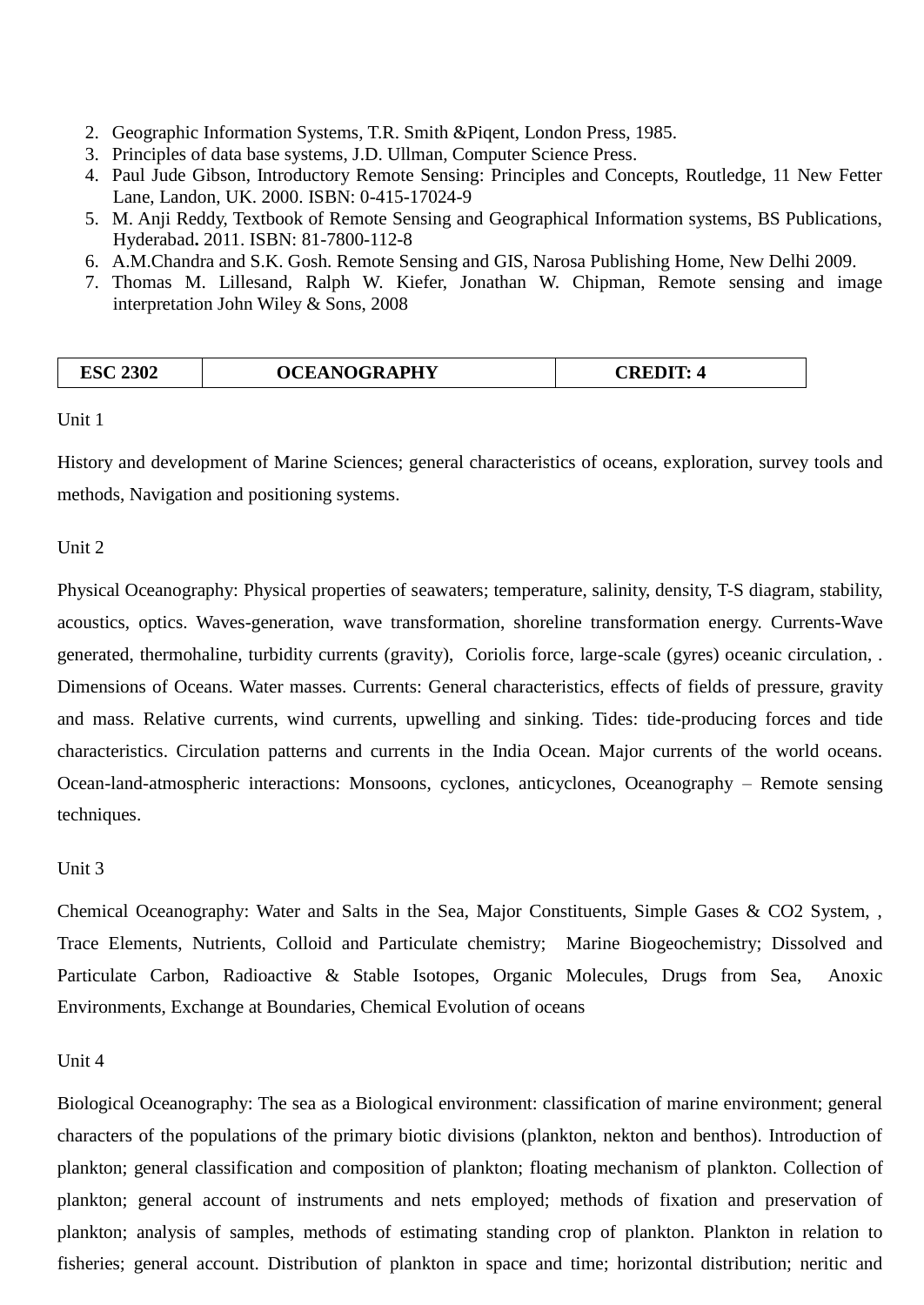oceanic plankton; geographical distribution; indicator species. distribution of plankton, vertical migration ; seasonal changes in plankton.

#### Unit 5

Marine Pollution: Definition by GESAMP, major sources of pollution, dynamics, transport paths and agents. Toxicology: Lethal and sub lethal effects of pollutants on marine organisms, evaluation of toxicity tolerance, bioassay. Enzymatic removal of hazardous organic substances from aqueous effluents. Sewage: composition and fate in the marine environment, toxicity and treatment methods, sewage disposal system. Environmental Impact Assessment Methods of aquaculture activities. Oil pollution: Sources and fate of oil, composition and toxicity of oil, biological effects treatment procedures. Thermal and radioactive pollutants: Source and characteristics, strategies for disposal of RNA and Heated effluents, biological effects and alternative uses of waste dumping, mining and dredging operations, their effects on the organisms and marine environment.

- 1. Svedrup H.U, Johnson, M.W. & R.H. Fleming (1942)The Oceans, Prentice Hall,
- 2. Tait, R.V (1972) Elements of Marine Ecology, 2nd edition, Butterworths
- 3. Pickard. G.L (1963) Descriptive physical Oceanography, Pergamon Press,
- 4. King, C.A.H., (1975) Introduction to Physical and Biological oceanography, ELBS Ltd., London
- 5. Angel, M.V (1975) Biological Oceanography, Methuen
- 6. Nair, N.B. & D.M. Thampy (1980) A Text Book of Marine Biology, Macmillan
- 7. Ryamont, J.E.G., (1980) Plankton and productivity in Oceans. Vel. 1: Phytoplankton, Vol.II, Zooplankton, Pergamon Press.
- 8. Parsons, T.R. Takahashi, M. and B. Hargrave (1977) Biological Oceanographic processes, Pergamon
- 9. Broecker W.S., (1974) Chemical Oceanography. 2nd edition Harcout Brace, Jovanovich,
- 10. Riley O.P. & G.S.Skirrow (1975) Chemical Oceanography, 2nd edition, Vols. I-IV, Academic Press,
- 11. A.M.Chakravarthy (1928) Biodegradation and detoxification of Environmental pollutants, CRC Press,
- 12. O.Kinne: (1984) Marine Ecology, Vol.V. Ocean Management 3&4, John Wiley & Sons,
- 13. Johnston R. (Ed.) : (1976).Marine Pollution, Academic Press
- 14. Patin. S.A (1982) Pollution and Biological resources of the Oceans Butterworth & Co. Ltd.
- 15. Venugopalan, V.K. (1991) Pollution and Toxicology, CAS in Marine Biology
- 16. Hilary B. Moore (1958) Marine Ecology, John Wiley & Sons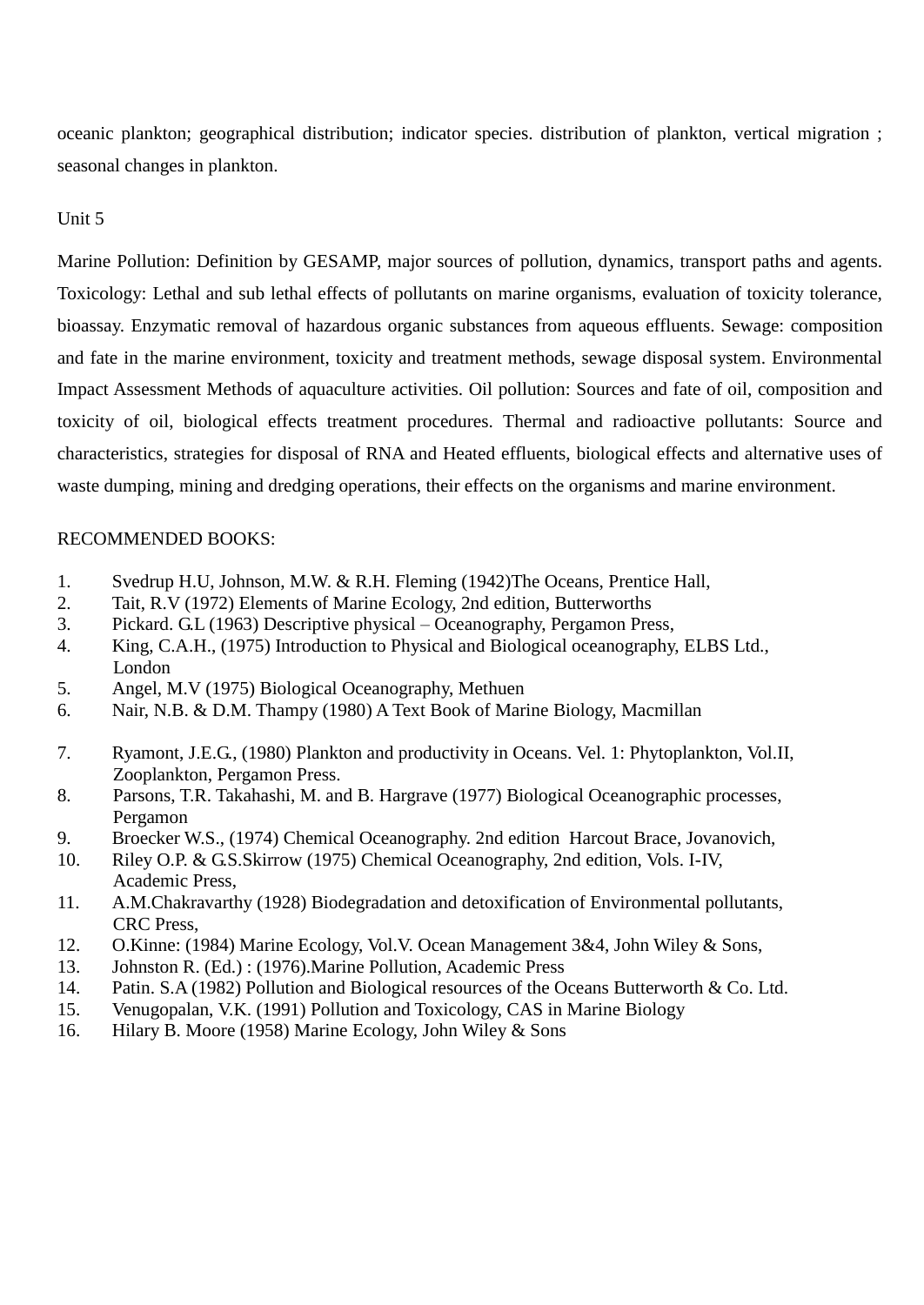Introduction and scope of Marine Geology; history of oceanography, voyages and expeditions, ocean profile, oceanic features; beaches, coastal classification, erosion and accretion; waves, currents and tides, coastal protection structures. Ocean floor topography – Shelf, slope, rise, abyssal plains, submarine canyons, mid oceanic ridges, plateaus, abyssal hills and plains, sea mounts, guyot, fracture zones, trenches. Seafloor spreading – concepts, hypothesis and mechanisms, evidences of seafloor spreading. Plate tectonics – theories and concepts, major plates and plate motions.

#### **Unit 2**

Origin and ages of ocean basins. Structure and evolution of Pacific, Atlantic and Indian Oceans,Red Sea and Mediterranean Sea. Morphologic and tectonic domains of the ocean floor. Ocean tectonics, Structure, composition and mechanism of the formation of oceanic crust. Ocean sediments, classification, and digenesis.

#### **Unit 3**

Origin and depositional system of marine resources; Classification of marine mineral deposits; beach placers, shelf deposits, deep ocean Phosphatic, Polymetallic nodules, sulfate deposits, hydrocarbon deposits Sea water as a resource. Oceanic sediments – Processes and patterns of sedimentation; Sediment distribution in Pacific, Atlantic and Indian Oceans, Arabian Sea and Bay of Bengal. Gas charged sediments- special reference to North Indian Ocean. Offshore oil and gas and oil and gas fields of India

#### **Unit 4**

Concept of sea level changes, physical and chemical properties of seawater. Marine pollution- pathways, residence time, pollutants in the marine environment. Law of the sea, EEZ. Fundamentals of Remote sensing applications to ocean science.

#### **Unit 5**

Descriptions of research vessels, cruise, position fixing in the sea; sampling devices – Grab samplers, bottom samplers, dredges, sediment traps, boomerang samplers, water samplers, Winches, temperature measurement instruments, tools for studying ocean floor topography. POD, COD, GOD and BOD tools kit. .Prospects of ocean mining; Environmental aspects of ocean mining.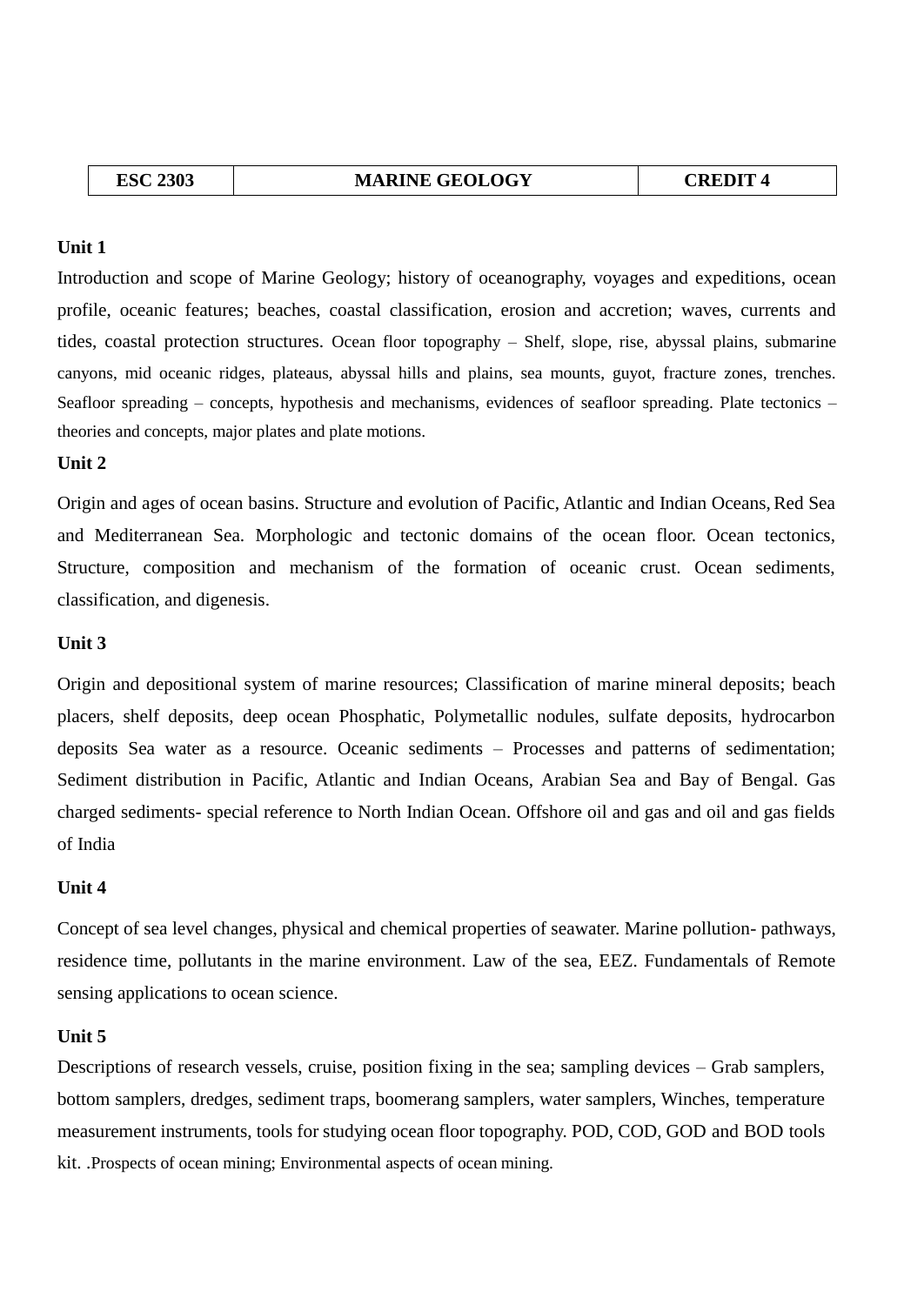#### RECOMMENDED BOOKS:

- 1. Marine Geology J. Kennet
- 
- 3. Plate tectonics and crustal evolution Condia K.C.
- 4. The Geology of Continental margins C.A. Burk & C.L. Drake
- 5. Sea levels, land levels and tide ganges Emery & Aubrey
- 6. Marine Manganese nodules Wallace

2. Geotectonics Belonssov V.V.

- 7. J.J. Bhatt. Oceanography Exploring the Planet Ocean. D. Van. Nostrand Company, New York, 1994.
- 8. Shepard, F. P. Submarine Geology, Harper and Row Publ. New York, 1994.
- 9. Kerth. S, Ocean Science, John Wiley and Sons. Inc. New York. 1996.
- 10.James, K, Marine geology Prentice Hall, Inc. Englewood Clifs. N. J. 07632. 1981.
- 11.Eric. C. Bird Coasts: An Introduction to Coastal Geomorphology, III ed. Basil Black well Publ. 1984.
- 12.Suzy Bullock, Marine Geology,2017
- 13.Jon Erickson, Marine Geology: Exploring the New Frontiers of the Ocean, Facts On File Inc; Revised edition , 2002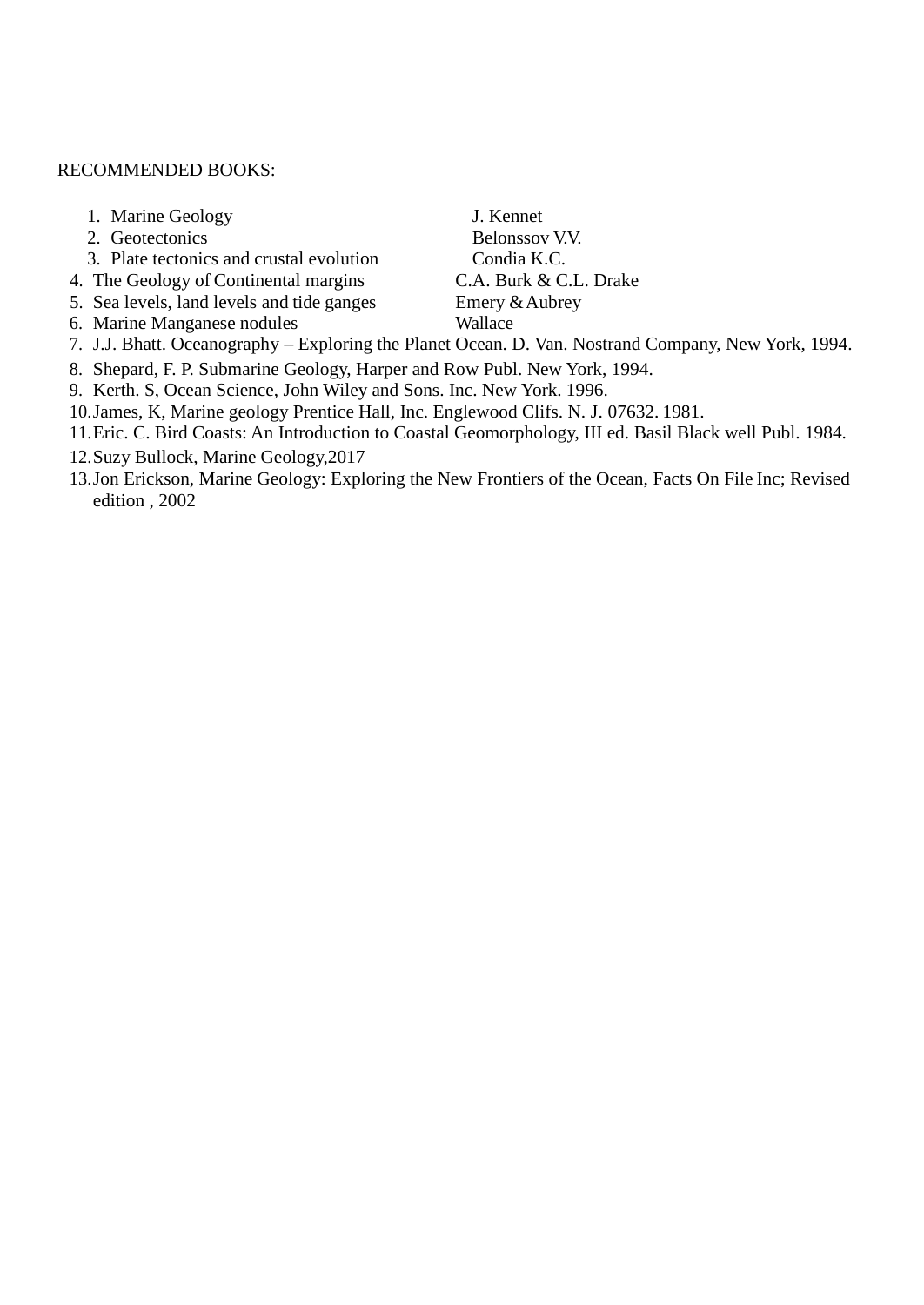| 2304<br><b>ESC</b> | <b>MARINE GEOPHYSICS</b> | $\blacksquare$<br>$\mathbf{r}$ |
|--------------------|--------------------------|--------------------------------|
|--------------------|--------------------------|--------------------------------|

Unit 1:

Techniques of echo-sounding, sound ranging side scan sonar, sparker and pneumatic pulsar profiling. Gravity and magnetic survey over the oceans, Marine magnetic and gravity instruments, Unit  $2$ :

Position fixing at sea, underwater photography and television, underwater navigation system. Sediment samplers – grabv- van veen, free-fall; corers – vibro-, gravity, spade, piston. Drilling techniques and vessels – Glomar Challenger, JOIDES Resolution, Chikyu ; DSDP, ODP, IODP programs.

Unit 3:

Seismic energy sources- Airgun, water guns, Seismic reflection receivers- geophones, hydrophones. Array configuration and advantages. Single channel and multi-channel seismic reflections, Sonobuoys, ocean bottom seismometers (OBH) – Data acquisition.

Unit 4:

Application of geophysical methods for placer deposits; oil and natural gas and other minerals of the continental margin. Survey and exploration of different types of sediments and minerals of the deep ocean floor.

Unit  $5:$ 

Offshore mining – exploration technology; tunneling, solution mining, dredge mining etc. Resource management. Different offshore structures.

#### RECOMMENDED BOOKS:

| 1. Geophysical Exploration             | C.A. Heiland |
|----------------------------------------|--------------|
| 2. Offshore Exploration                | R.K. Verma   |
| 3. The Sea Vol.3                       | M.N. Hill    |
| 4. Bathymetric navigation and charting | Cohen P.M    |
| 5. Marine Geophysics                   | E.J.W. Jones |

| 2305<br>ESC | <b>QUANTITATIVE GEOLOGY</b> | $\mathbf{C}\mathbf{REDI}$ T $\hspace{-.07cm}\Gamma$ |
|-------------|-----------------------------|-----------------------------------------------------|
|-------------|-----------------------------|-----------------------------------------------------|

Unit 1

Introduction to statistics, geostatistics; population and sample; variables, frequency distribution, histogram, frequency polygon, ogive; statistics and parameters, sampling, geological population.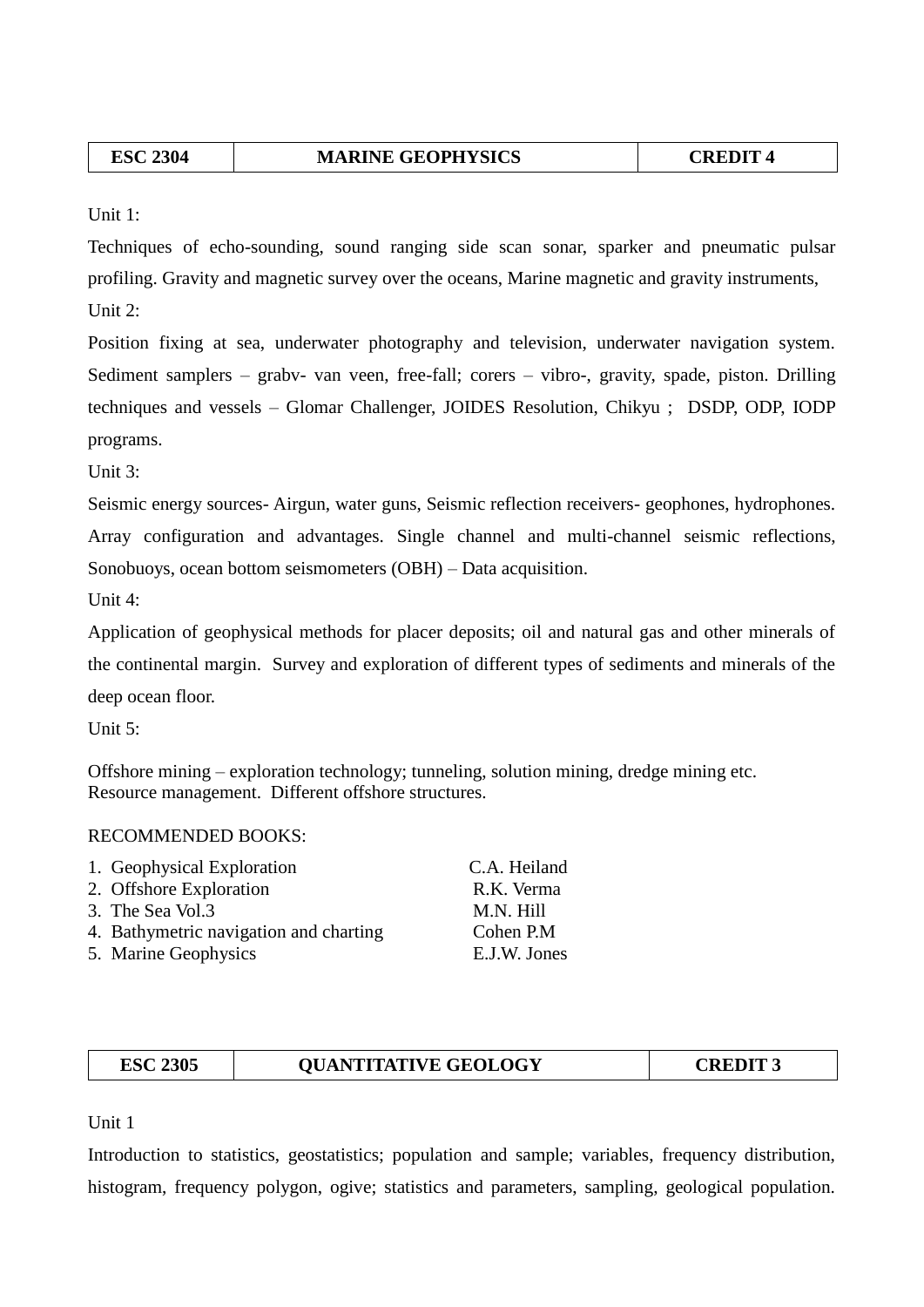Measures of central tendency, measures of dispersion, skewness and kurtosis, moments. Probability : Empirical and theoretical / statistical probability, addition law, conditional probability, product law, Bayes' theorem, expectation, expected variance. Binomial distribution, Poission distribution and Normal Distribution. Standardization of normal distribution, Joint distribution. Examples of the distribution in geological population. Correlation and regression, variance and covariance, standard and probable error of correlation coefficient, linear curve fitting. Geological data analysis.

Unit 2

Sampling distributions: Estimators, sampling distribution of mean, confidence limits, Student tdistribution. Test of significance, setting up a hypothesis, null and alternative hypothesis, t-test, ztest, Chi-square test. Geological data analysis. Factor and principal component analysis, eigen vactors – there uses in geological data analysis. Q and R techniques, ramifying linkage method of cluster analysis. Some statistical approaches to mapping problems. Moving average, Gumbel and Log-pearson distributions - their applications.

Unit 3

Programming ability in C++, FORTRAN, MATLAB or an equivalent. Programming: Scalars, vectors, variables, functions, Plotting, Numerical errors - Matrices and linear algebra; Matrix algebra, determinants, Statistical analysis; Probability distributions, mean and variance, Fitting models and distributions to data

Unit 4

Exploratory data analysis, surface modeling and contouring, Kriging, analysis of point patterns and directional data. Multivariate statistics - regression, principal components, factor analysis, cluster and time series analysis.

Unit 5

Stochastic processes, Linear systems with stochastic input, Nonparametric spectral analysis, Signal detection: matched filters, Signal estimation: stacking, Frequency response estimation for multipleinput systems, Wiener filtering, Predictive deconvolution, Parametric spectral analysis, State variables, Kalman filtering.

#### **ELECTIVE V ESC 2306 MARINE GEOCHEMISTRY CREDIT 3**

Unit 1

Introduction to Marine Biogeochemistry, Geochemical history of the ocean, Carbon cycle, Organic matter in the ocean, Organic biogeochemistry, , Fate of terrestrial organic matter reaching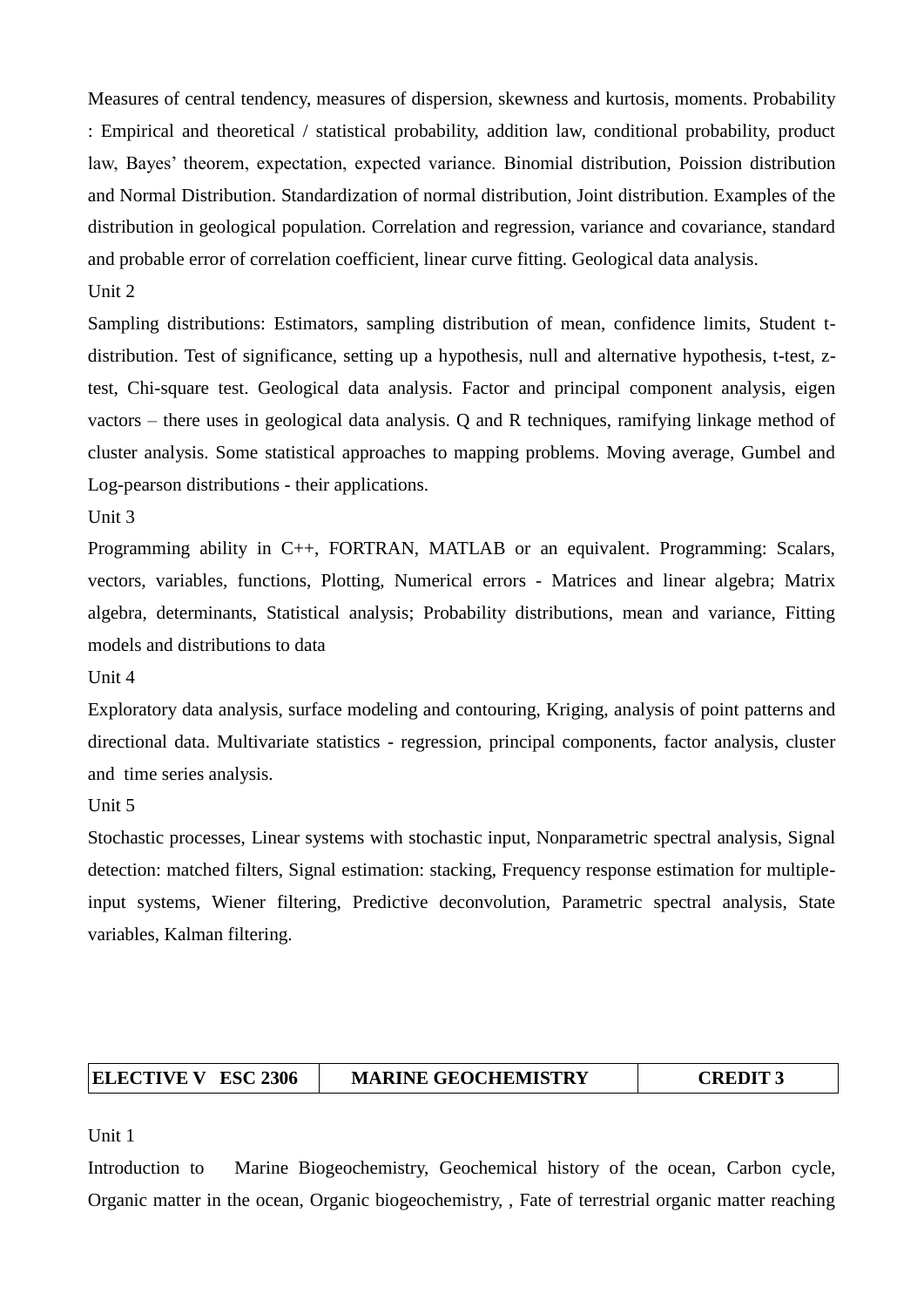the sea, organic matter in the ocean, settling fluxes of organic matter; sediment traps. Biogeochemistry of coral reefs, Biogeochemistry of coastal, continental margin and deep-sea abyssal plains. Human influences on ecosystem cycling  $-CO<sub>2</sub>$  sequestration Unit 2

Oxidation-Reduction Reactions - Oxic/hypoxic/suboxic/anoxic environments. Oxygen minimum zones in today's ocean, Coastal anoxia. Case studies of low oxygen environments - the Arabian Sea, Bay of Bengal, and Indian Ocean, Benthic biogeochemistry: Interstitial water chemistry, bioturbation, benthic mixing, diagenetic sequence of organic matter mineralization; chemical fluxes across sediment-water interface.–Climate Change and redox change, redox-sensitive elements, Redox Evolution of the Ocean, paleo-redox Proxies, Redox responding elements and isotopes; Biomarkers.

Unit 3

Salinity, Major elements, Minor elements, Nutrients, Trace elements, dissolved gases in the Ocean,  $CO<sub>2</sub>$  and the carbonate system, Optical properties and photochemistry in the surface ocean -, Measurements and Methods in Chemical Oceanography, Stable isotopes of C, N, O and S in Biogeochemistry. Isotope Ratio Mass Spectrometer (IRMS), GC-MS, HPLC.

Unit 4

Introduction to thermodynamics, Sediment decomposition & modeling, Basic N cycle – processes and overview, Aquatic nutrient limitation: definitions and evidence - driving mechanisms, N fixation in aquatic ecosystems, Acid rain: terrestrial and aquatic ecosystems, Human alteration of the N cycle at global and regional scales

Unit 5

New frontiers in biogeochemistry, Human alteration of the global C cycle: Climate change feedbacks on C-cycle; mechanisms; sources & sinks, Circulation, Ocean Structure, Currents, Si, P, and Fe cycles, Air-sea  $CO<sub>2</sub>$  fluxes, , Biogeochemical time series, Moorings, profiling floats, gliders,in-situ sampling using trace-element and trace-organic clean sampling techniques supported by advanced analytical procedures.

- 1. Susan Libes (2011) Introduction to Marine Biogeochemistry, Academic Press
- 2. Jorge Louis Sarmiento, Nicolas Gruber (2006) Ocean biogeochemical dynamics, Princeton University Press
- 3. Michael E. Q. Pilson (1998) An introduction to the chemistry of the sea, Prentice Hall
- 4. M. J. R. Fasham (2003) Ocean Biogeochemistry, Springer
- 5. David Jay Burdige (2006) Geochemistry of marine sediments, Princeton University Press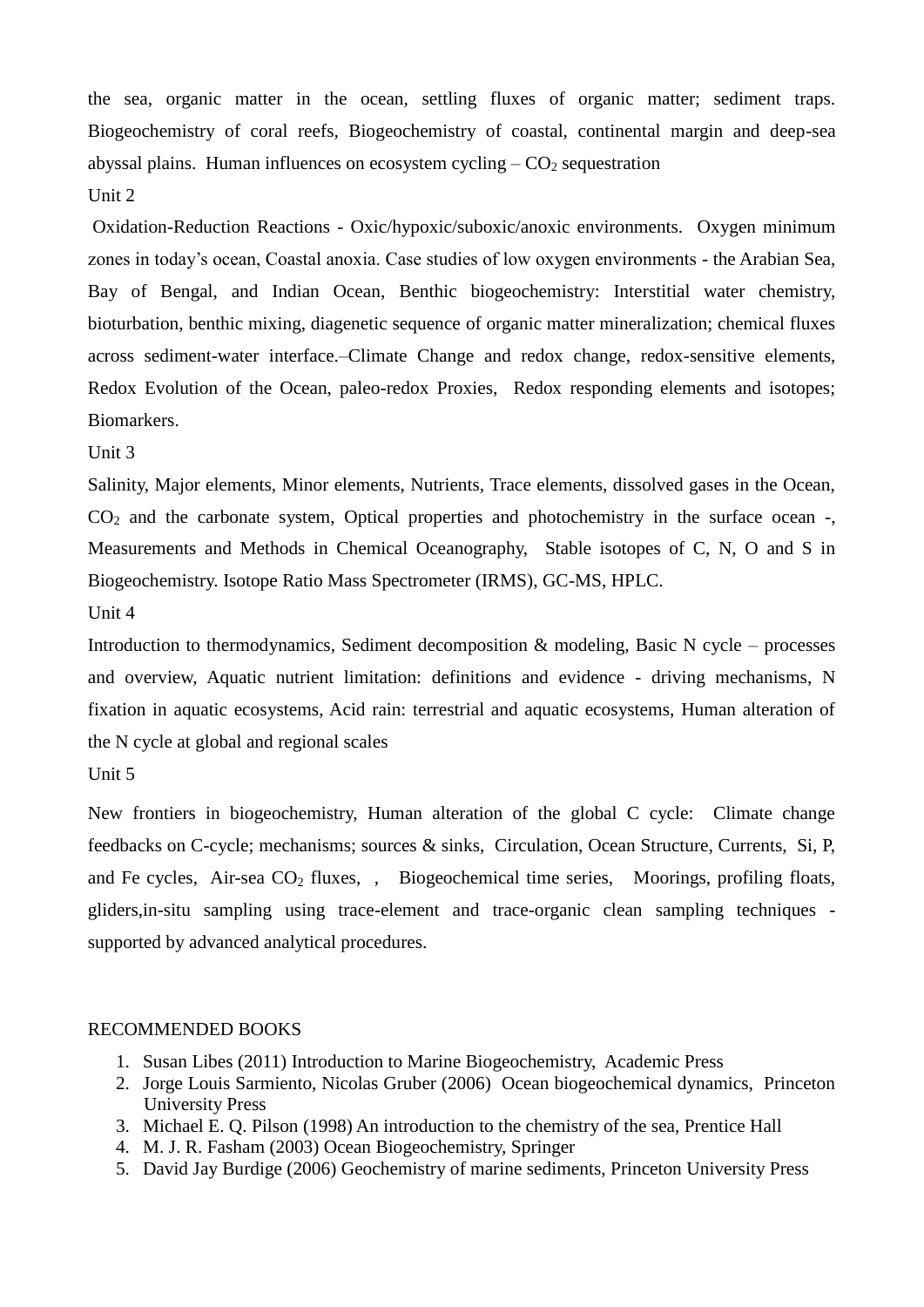- 6. David R. Schink, James T. Corless (1965) Marine Geochemistry, Narragansett Marine Laboratory, University of Rhode Island
- 7. Wallace S. Broecker (1974)Chemical oceanography, Harcourt Brace Jovanovich
- 8. John Price Riley, Roy Chester (1971) Introduction to marine chemistry, Academic Press
- 9. Roy Chester Marine Geochemistry
- 10. Schultz ……….Marine Geochemistry
- 11. D. Satyanarayana (2007) Marine Chemistry, Daya Books
- 12. R.E. Zeebe, D. Wolf-Gladrow  $(2001)$  CO<sub>2</sub> in Seawater: Equilibrium, Kinetics, Isotopes, Elsevier

#### **ELECTIVE VI ESC 2307 INTEGRATED COASTAL ZONE MANAGEMENT (OPEN ELECTIVE) CREDIT 3**

#### Unit 1

Introduction to Coastal Zone – The need for Integrated Coastal Management (ICM) – Fundamental concepts –Interactions between coastal and ocean uses and conflicts – Definitions used in ICM – Glossary of terms in ICM, Tools and techniques for ICM – ICM, Processes – Stakeholder analysis – Environmental assessment – Problem tree analysis – Conflict resolution – Risk evaluation – Cost Benefit Analysis – Traditional management

Unit 2

Case studies (including field work) – Resource survey – Transect walks – learning through observation – Observing in practice – Participatory observation – Focus group discussions – Group ordering – Interpreting observations, Social science insights – Natural science insights – Horizontal integration – Vertical integration – Problem and objective analysis – Monitoring and evaluating management, National and International regulations; Coastal Zone Regulation Notification of India; Law of the Sea – Ocean Governance – Coastal Regulation Zones including small islands – Environmental policies – Spatial planning – Administrative and legal measures Coastal erosion

#### Unit 3

Types and functions of coastal and marine resources – Coastal zone as an integrated resource area – Marine resources: biotic, mineral and energy resources, Environmental variability on marine fisheriesresources – Interactions between fisheries and the ecosystem – Marine Protected Areas (MPA) – Large marine Ecosystems (LMEs) – Climate effects on living marine resources – Biological monitoring of marine ecosystems, Marine geophysical methods – Sea floor resource exploitation – Exploitation of the oceans by human activities – overfishing – mining – ocean dumping – oil spills – coral reef bleaching – Marine archaeology, Resources as common property – Defining resource management – Conflicting interests with other Marine Resources: Food and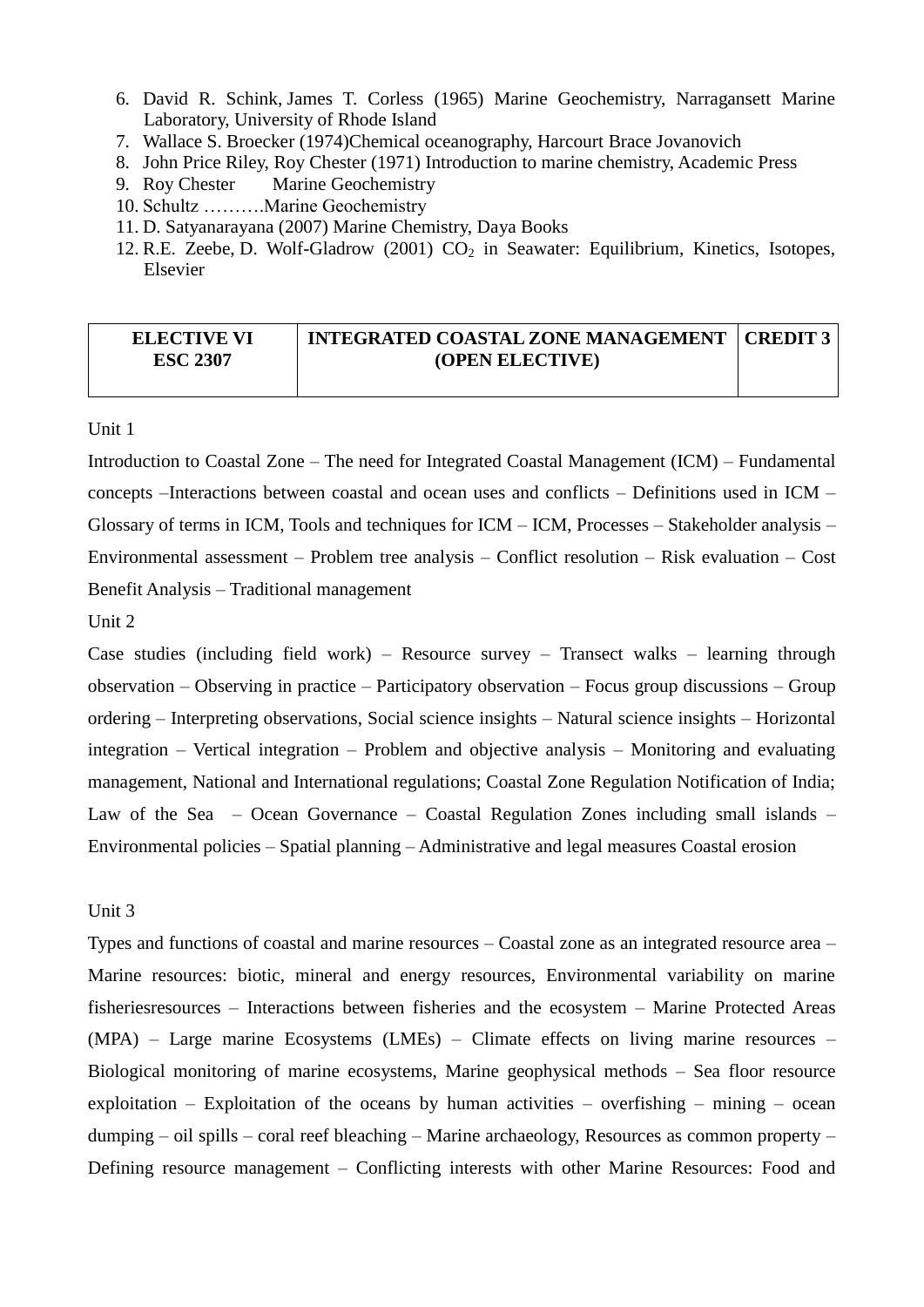Recreation/Tourism – Management tools – Ecosystem health and protection of biological diversity

– Coastal hygiene - Ecotourism – Future uses of the oceans

Unit 4

Introduction to Natural hazards – earthquakes, tsunamis, volcanoes, landslides, avalanches, floods, cyclones, mine fire and blow out; Causes, risk and mitigation of natural hazards; Mechanics of recent and historical earthquakes, seismic risk and hazard, earthquake prediction, types of volcanism, styles of eruption, forecasting and mitigation of volcano hazard,

Unit 5

Coastal erosion and deposition-causes and forces, monitoring,; coastal protection, natural (bioshields) and engineering measures Tsunami – causes and prediction, landslides - prediction and prevention, landslide zonation and risk assessment, coastal flooding-causes and possible preventive measures, vulnerability and risk assessment using GIS, Environmental hazards biological, chemical, nuclear waste ground water pollution-Important case studies of natural hazards

- 1. Cicin-Sain, B and Knecht, R.W., (1998) Integrated Coastal and Ocean Management:Concepts and Practices. Washington, DC, Island Press,
- 2. Clark, J.R. (1995) Coastal Zone Management Handbook, CRC Press Environmental Studies
- 3. Holder, S., Bearley, T., Brower, D.J. and. Schwab, A.K., (2002) An Introduction to Coastal Zone Management, 2nd edition. Island Press, Washington, DC,
- 4. Le Tissier, M.D.A., Ireland, M., Hills, J.M., McGregor, J.A., Ramesh, R. and Hazra, S. (eds). (2003) A Trainers' Manual for Integrated Coastal Management Capacity Development. Integrated Coastal Zone Management and Training (ICZOMAT) Project. The University of Newcastle upon Tyne, Newcastle upon Tyne, U.K.
- 5. Le Tissier, M.D.A., S. Coulthard, D. Rath and H.A.Y. Whyte (eds), (2008) Integrated Coastal Management – From post-graduate to professional Coastal Manager – a teaching manual. www.coastalprofs.eu,
- 6. Ramesh, R. and Purvaja, R., (2006) E-learning module on ICZM for UNESCO-IHE, The Netherlands,
- 7. Donald W. Hyndman, David W. Hyndman (2010) Natural Hazards and Disasters, Cengage Learning
- 8. Patrick L. Abbott (2004)Natural disasters, McGraw-Hill Higer Education
- 9. Edward A. Keller, Robert H. Blodgett (2006)Natural hazards: earth's processes as hazards, disasters, and catastrophes, Pearson/Prentice Hall
- 10. Beer, T., (1997) Environmental Oceanography: Second Edition (Marine Science Series), CRC Press
- 11. Kennish, M.J., (1998) Pollution Impacts on Marine Biotic Communities, CRC Press, New York,
- 12. Alongi, D.M., (1998) Coastal Ecosystem Processes, CRC Press, New York,
- 13. Eisma, D., (1998) Intertidal deposits, River Mouths, Tidal flats and Coastal Lagoons, CRC Press, New York,
- 14. Newman, M.C., Roberts Jr. M.H. and Male, R.C. (Eds.), (2002) Coastal and Estuarine Risk Assessment, Lewis Publishers, Washington D.C.